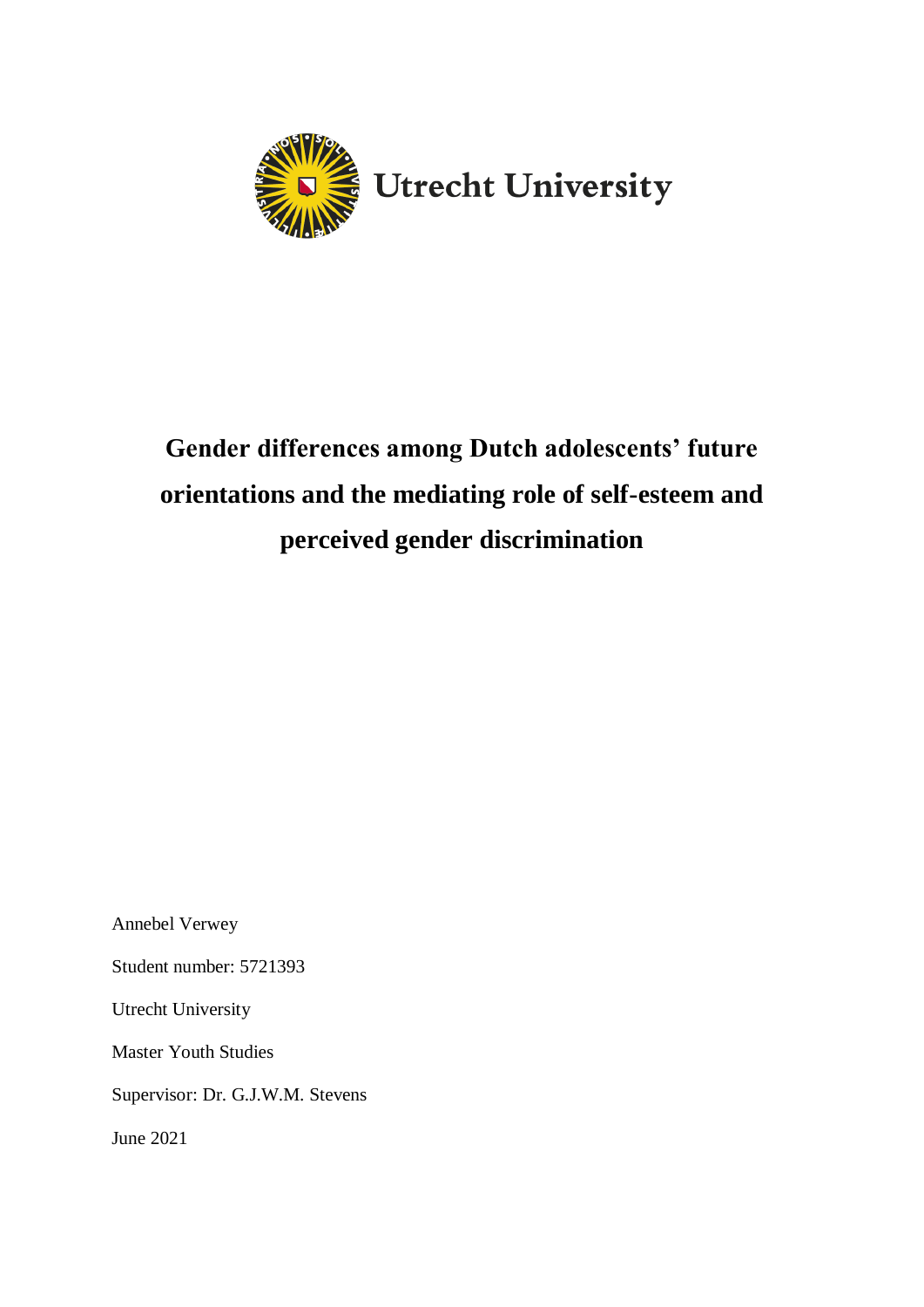#### **Abstract**

Although previous research on adolescents' future orientations exists, this cross-sectional study is one of the first to focus on gender differences on this topic, distinguishing between two aspects of future orientations concerning future expectations and future emotions. Additionally, it tests whether self-esteem and the perception of gender discrimination are possible underlying mechanisms for these differences. The data was obtained from the YOUth Got Talent project among MBO-students older than 16 years in Utrecht ( $N = 1231$ ). The results show that girls have slightly lower future orientations than boys in term of future expectations, but not in terms of future emotions. Also, it was found that these differences are explained by girls' lower selfesteem and more frequent experiences of gender discrimination. Although differences are small, the results of this study signal some still existing gender differences in terms of future expectations in a Western society such as the Netherlands, where gender equality is considered high. Scientific and practical implications of the study are discussed.

*Keywords:* adolescents; gender differences; perceiving discrimination; self-esteem; future expectations; future emotions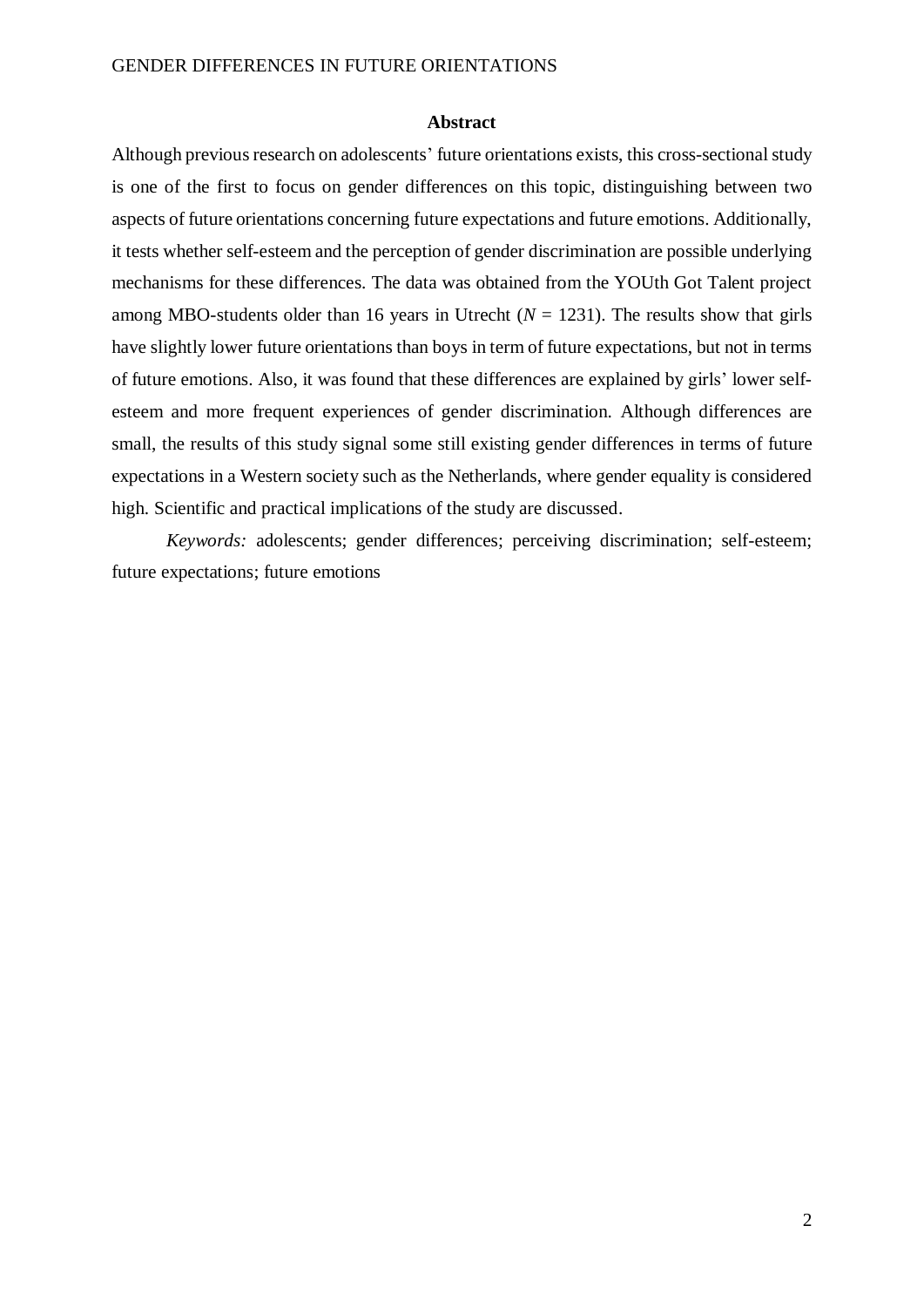#### **Samenvatting**

Hoewel er al eerder onderzoek is gedaan naar toekomstoriëntaties van adolescenten, is deze cross-sectionele studie een van de eerste die zich richt op genderverschillen over dit onderwerp, waarbij onderscheid wordt gemaakt tussen twee aspecten van toekomstoriëntaties, namelijk toekomstverwachtingen en toekomstige emoties. Bovendien wordt getest of zelfvertrouwen en de perceptie van genderdiscriminatie mogelijke onderliggende mechanismen zijn voor deze verschillen. De data zijn verkregen uit het YOUth Got Talent project onder MBO-studenten ouder dan 16 jaar in Utrecht ( $N = 1231$ ). De resultaten laten zien dat meisjes iets lagere toekomstoriëntaties hebben dan jongens als het gaat om toekomstverwachtingen, maar niet als het gaat om toekomstige emoties. Ook werd gevonden dat deze verschillen worden verklaard door het lagere zelfvertrouwen van meisjes en door het vaker ervaren van genderdiscriminatie. Hoewel de verschillen klein zijn, wijzen de resultaten van deze studie op nog steeds bestaande sekseverschillen in termen van toekomstverwachtingen in een westerse samenleving als Nederland, waar gendergelijkheid als hoog wordt beschouwd. Wetenschappelijke en praktische implicaties van de studie worden besproken.

*Kernwoorden:* adolescenten; genderverschillen; genderdiscriminatie; zelfvertrouwen; toekomstverwachtingen; toekomst emoties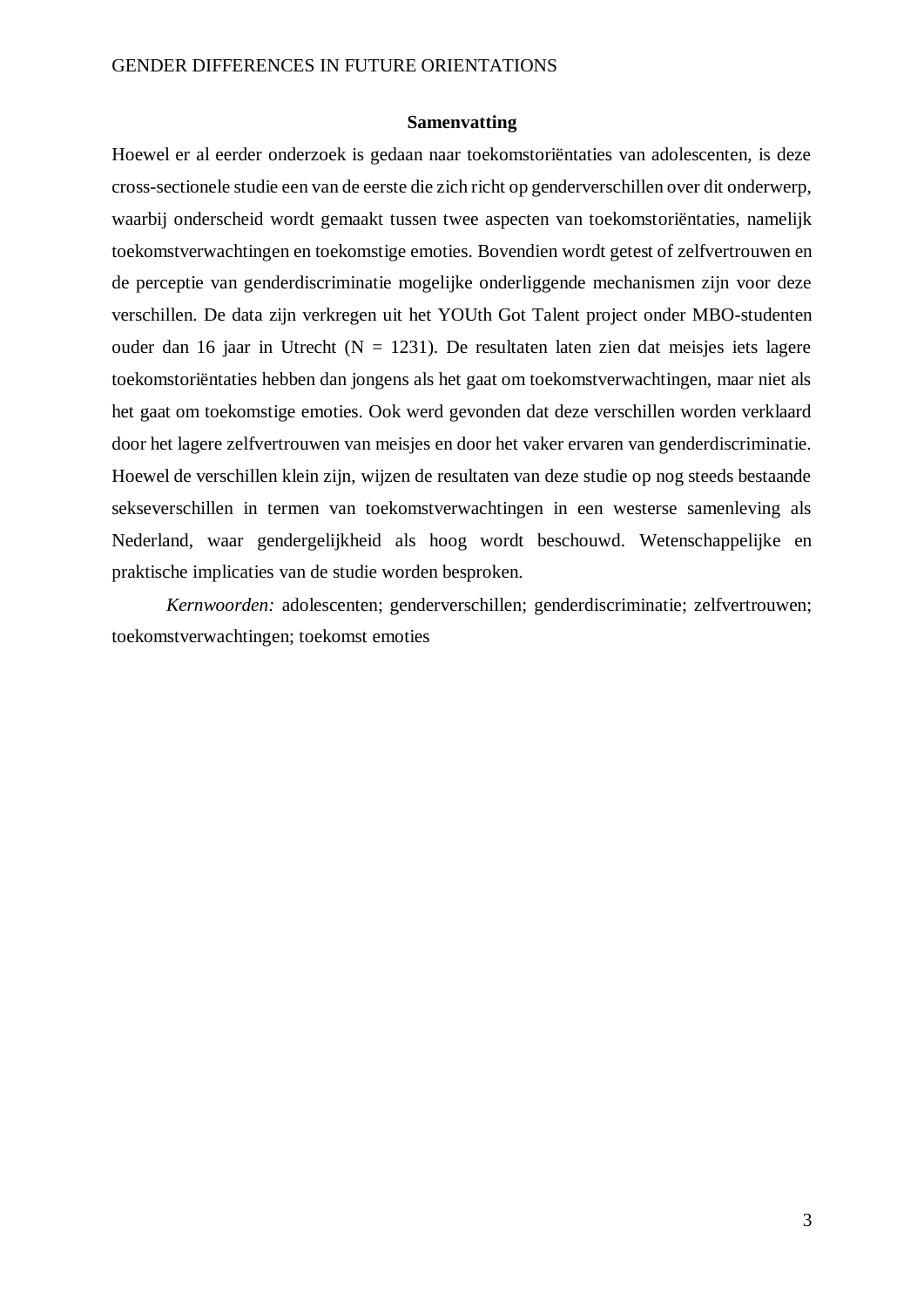#### **Introduction**

During adolescence, many aspects regarding an individuals' future become more relevant (Massey et al., 2008). Educational and job achievements, expectations concerning family, income and career, and many other perspectives about the future are developing during this phase. The image that is formed regarding these aspects can be defined as someone's future orientation. Future orientations thus contain the human ability to give personal meaning to anticipated events in the future and to mentally process them (Nurmi, 1991) as well as they represent an individual's image about their future (Seginer, 2003; Seginer, 2008). These orientations are consequential for adulthood as they contribute to one's future health and wellbeing (Kim & Kim, 2020). Additionally, the future orientation of adolescents is seen as a basis for goal setting, exploration, and planning for the future, and the making of commitments (Seginer, 2000). Negative orientations toward the future are risk factors for problematic outcomes regarding behavior and mental well-being during adolescence and later in life (Massey et al., 2008, Brumley et al., 2017). Furthermore, to create a basis for healthy adult development, positive future orientations are of great importance. Therefore, this study will focus on adolescents' future orientations. More particularly, this study assesses gender differences in future orientations in an adolescent population, as well as potential explanations for this difference.

#### **Gender differences in future orientations**

When looking at future orientations, it can be assumed that there might be differences between men and women. The way humans perceive themselves can be influenced by the images that exist about their gender. Within the last decades, differences between the genders became considerably smaller. This is in part due to the fact that women now attribute more masculine traits to themselves than in the past (Eagly & Karau, 2002). Yet, some stereotyped perceptions concerning gender still exist about the male and female gender within society (Lin & Billingham, 2014; Tang & Tang, 2001). These perceptions find their origin in the Social Role theory (Eagly, 2000), which states that sex differences originate from different social roles expected from the different sexes (Harrison & Lynch, 2005). These social roles for men and women, also known as gender roles, are thus consensual beliefs about the attributes of women and men (Eagly & Karau, 2002).

The concept of Gender role identity (Gale-Ross et al., 2009), concerns these social roles. Gender role identity is a set of behavioral and social norms that is seen as normative for the different sexes within society (Lin & Billingham, 2014). These norms are derived from characteristics and expectations that are seen as more typical for men and women. In today's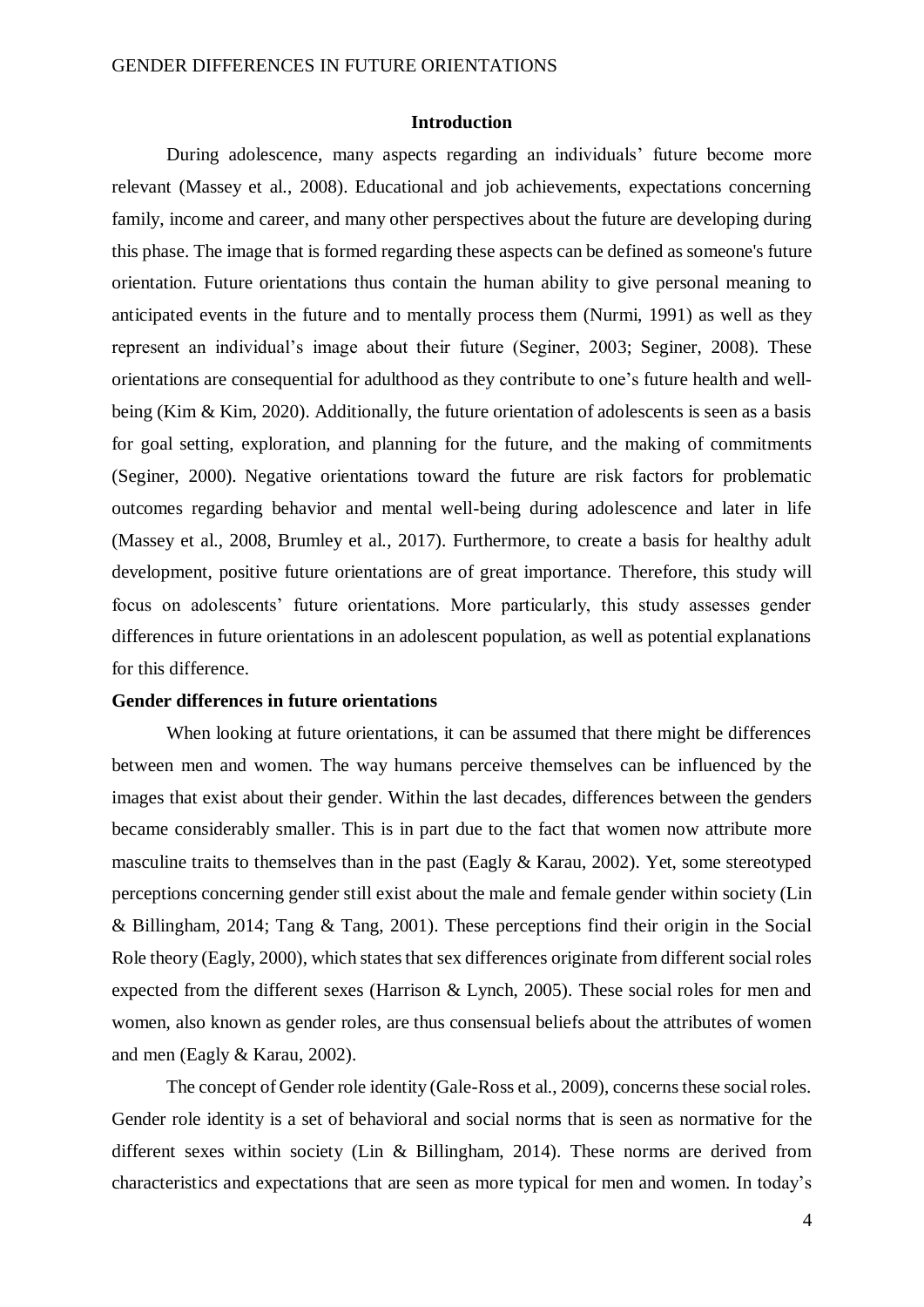#### GENDER DIFFERENCES IN FUTURE ORIENTATIONS

Western cultures the male gender is generally expected to be more task-oriented, assertive, independent, determined, dominant, risk-taking, and in possession of leadership qualities (Berger & Krahé, 2013; Lin & Billingham, 2014; Tang & Tang, 2001). Females are seen as more affection-oriented such as soft, modest, reserved, vulnerable and emotional (Lin & Billingham, 2014; Tang & Tang, 2001). These gender roles become internalized during early childhood by parental and especially environmental influences and remain consistent during adolescence and adulthood (Miller et al., 2006).

Consequently, as previous research of Seginer (2003) stated future orientations are shaped by current experiences and perceptions, girls may have less favorable orientations about their future than boys. Internalizing more male oriented traits of being independent, dominant, risk-taking, or having leadership qualities, can influence the formation of higher expectations towards one's future outcomes with respect to career, income, success, or leadership. Whereas expected feminine traits such as vulnerability, modesty and reservedness may result in less favorable outcomes. This idea has been supported by a few studies which found lower expectations within female adolescents about aspects of their future than for male adolescents (Gibson & Lawrence, 2010; Greene & DeBacker, 2004; Lips, 2004; Massey et al., 2008). Lips (2004) found that young women during their academic years tend to close off possibilities for their future more than their male counterparts, indicating that they have fewer expectations. Additionally, studies have found lower career expectations among girls than for boys in the form of rewards, promotions and payment (Gibson & Lawrence, 2010).

In summary, although research is somewhat scarce and mostly focused on career expectations with regards to future orientations, the research also assumes some contribution of gender differences towards future orientations. The conclusions from such research implies that males have more positive future orientations than females. In the next paragraphs, potential mediators for these differences will be discussed.

# **Self-esteem as a mediator in the link between gender and future orientations**

The first mediator that could explain the association between gender and future orientations is self-esteem. Self-esteem is defined as someone's conceptualization and evaluation regarding his or herself in terms of competence, worth and confidence (Abdel-Khalek, 2016; Sedikides & Gress, 2003). Gender Role Identity has a substantial role in the development of one's self-esteem (Berger & Krahé, 2013; Kim, et al., 2013), because individuals draw their self-definition and self-concept, which are elements of self-esteem, on the male and female social categories (Berger & Krahé, 2013). Women can internalize the ideas of being vulnerable and modest, in comparison to being risk-taking and dominant, which can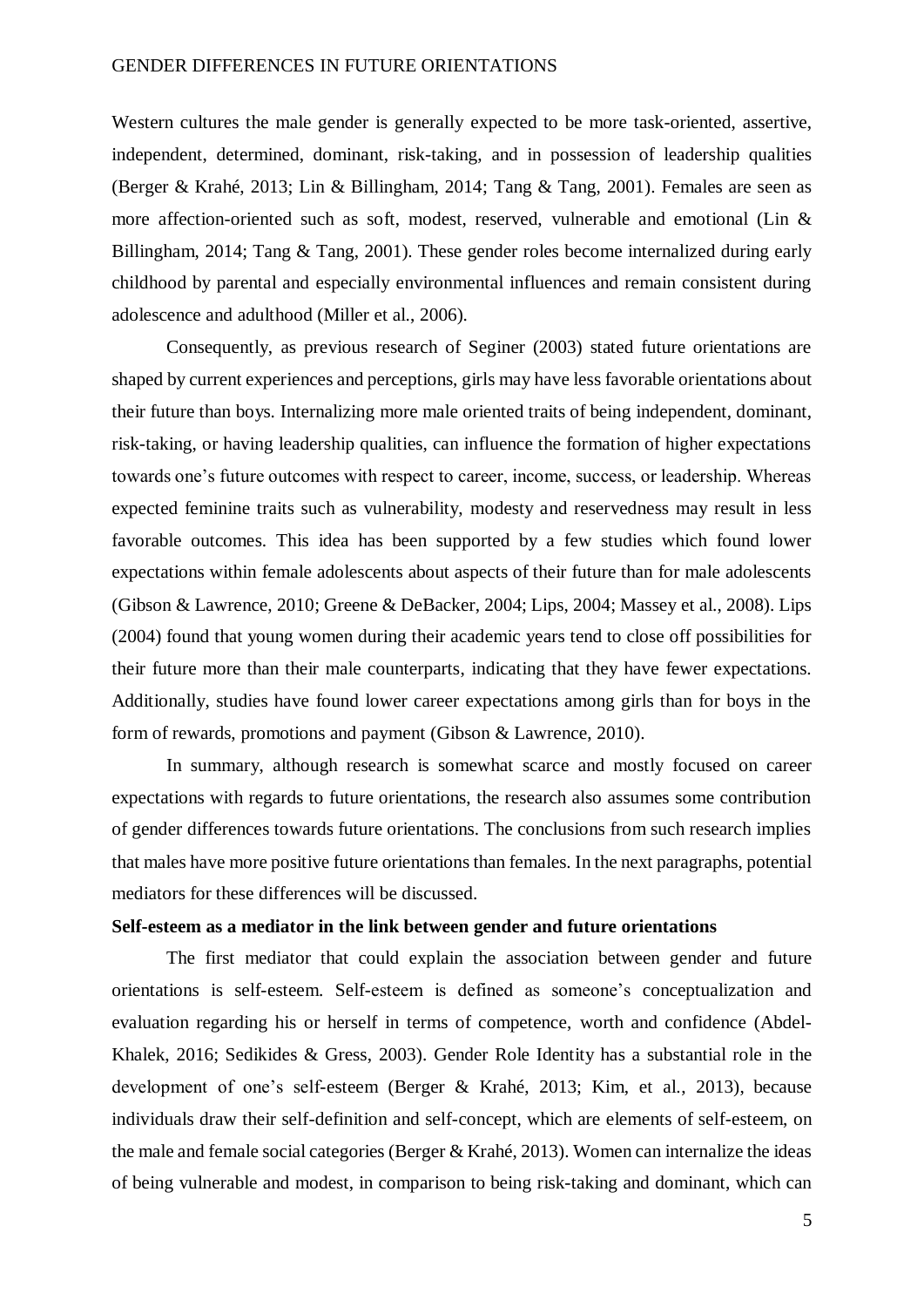in turn influence their self-esteem. Several studies have already found sex differences in selfesteem, with female adolescents having a lower level of self-esteem than male adolescents (Birndorf et al., 2005; Knox et al., 2000; Puskar et al., 2010; Quatman & Watson, 2001).

Further, an association between self-esteem and future orientations can be argued. What can be derived from the Possible Selves Theory (Markus & Nurius, 1986), is that people shape their future-oriented selves through present images of the self (Carrasco, 2020). Possible selves are personal ideas about who a person might become in the future (Rathbone et al., 2016). This indicates that a lower self-esteem can shape fewer positive ideas about the self in the future. Another theory, the principle of Self-efficacy (Bandura, 1977), assumes that one's beliefs regarding own competence and abilities influences future choices and performance. Especially during adolescence, ideas about the self, do actively construct a person's future (Lips, 2004). For example, a low level of belief regarding one's own competence and self may have negative consequences on constructing the future. Moreover, multiple studies showed that self-esteem positively correlates with future orientations (Nurmi, 1991; Steinberg, 2004; Steinberg et al., 2009). McFarlin and Blascovich (1981) demonstrate that emerging adolescents with high selfesteem remain hopeful towards future expectations even when outcomes in life are unexpected.

Previous research has thus demonstrated that gender differences in self-esteem exist. In addition, an association between self-esteem and future orientations was found before. Based on this, it can be assumed that self-esteem could indeed explain gender differences in future orientations.

# **Perceived gender discrimination as a mediator in the link between gender and future orientations**

Another factor expected to explain the association between gender and future orientations is perceived gender discrimination. Gender discrimination is the unjustified treatment of a person based on their specific gender (Rijksoverheid, 2020). It can be argued that existing gender roles play a role in the way men and women are treated. For example, the perception that men are more dominant, assertive, or risk-taking in comparison to women being vulnerable, modest and reserved, might induce a different way of treating both genders, possibly more profitable for men.

That women experience discrimination due to their gender, was found in previous research. Some studies showed that female students experience more gender discrimination than their male counterparts in education (Barthelemy et al., 2016; Nora et al., 2002). It was found that females in general, perceive more discrimination due to their gender than males as they view themselves as belonging to a disadvantaged group compared to men (Andriessen et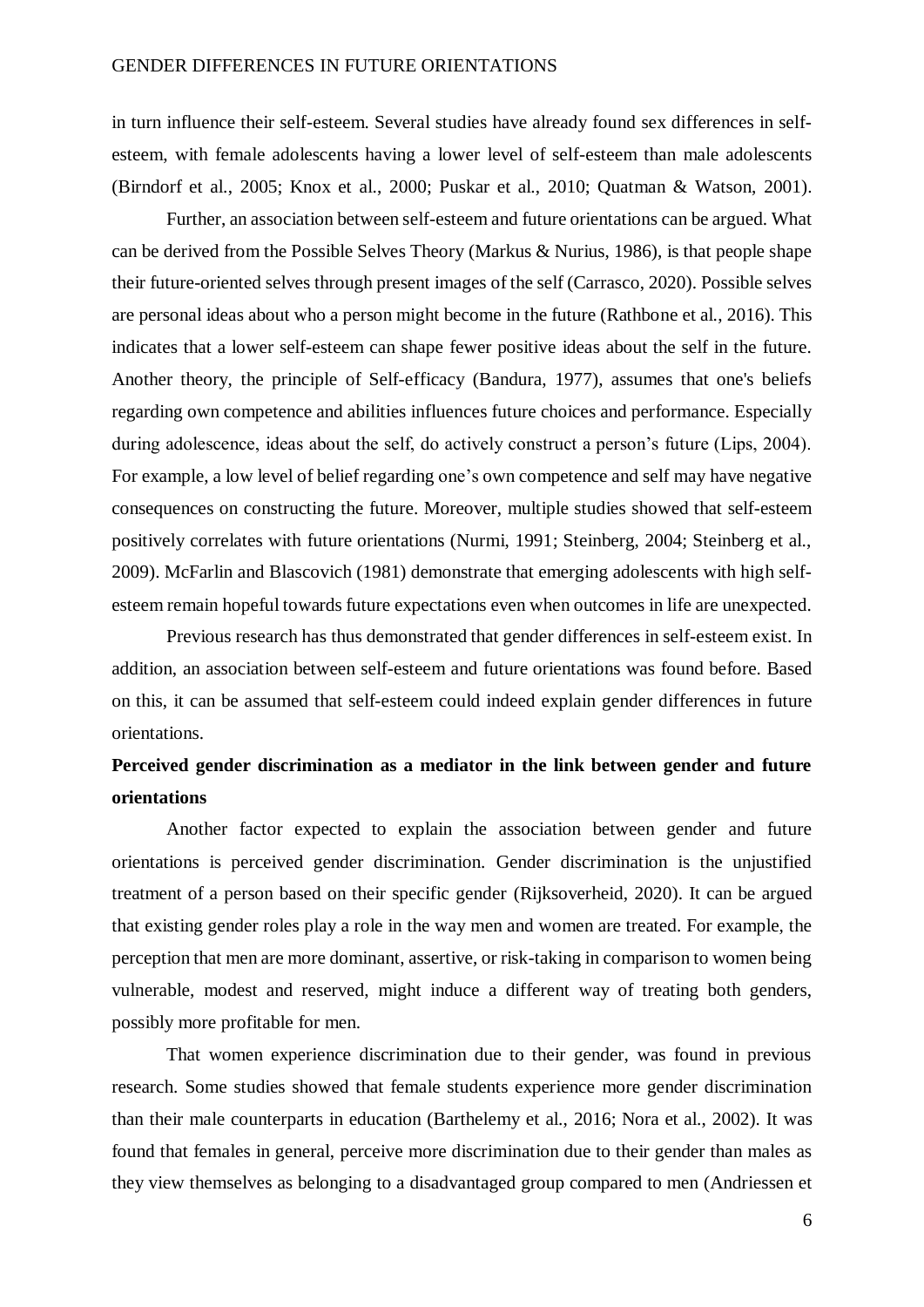al., 2020; Schmitt et al., 2002). Feeling discriminated and treated less favorably in comparison to others could eventually lower one's perception of one's abilities and opportunities (Dickerson & Taylor, 2000). Additionally, Schmitt et al. (2002) found that women expect more negative events for their future because of their feelings of discrimination. What can thus be assumed, is that girls' feelings of being disadvantaged and treated unjustified in their earlier stages of life, may have negative consequences for their future orientation development.

# **Current study**

In the current study, it will thus be examined if there are gender differences in adolescents' future orientations and if this association is mediated by self-esteem and perceived gender discrimination. Based on several theoretical notions and empirical findings, it is firstly expected that female adolescents have lower future orientations than male adolescents. Secondly, this is expected to be a consequence of the lower self-esteem of girls compared to that of boys, which will lead to the development of lower future orientations for girls than for boys. Thirdly, female adolescents are expected to perceive more gender discrimination than male adolescents which will be negatively associated with girls' future orientations. Selfesteem and gender discrimination are thus both expected to be a mediator in the association between gender and future orientations. The expected associations and mediation effects are visible in Figure 1.



*Figure 1*. Research model with expected associations between variables

#### **Method**

#### **Participants and procedure**

In this project, data from the YOUth Got Talent project were used in which first-year MBO students of 3 different schools in Utrecht filled out a questionnaire. In this questionnaire, adolescents were asked about their feelings, expectations and aspirations about their future and several factors that could influence these. In total 1,231 students filled in the questionnaire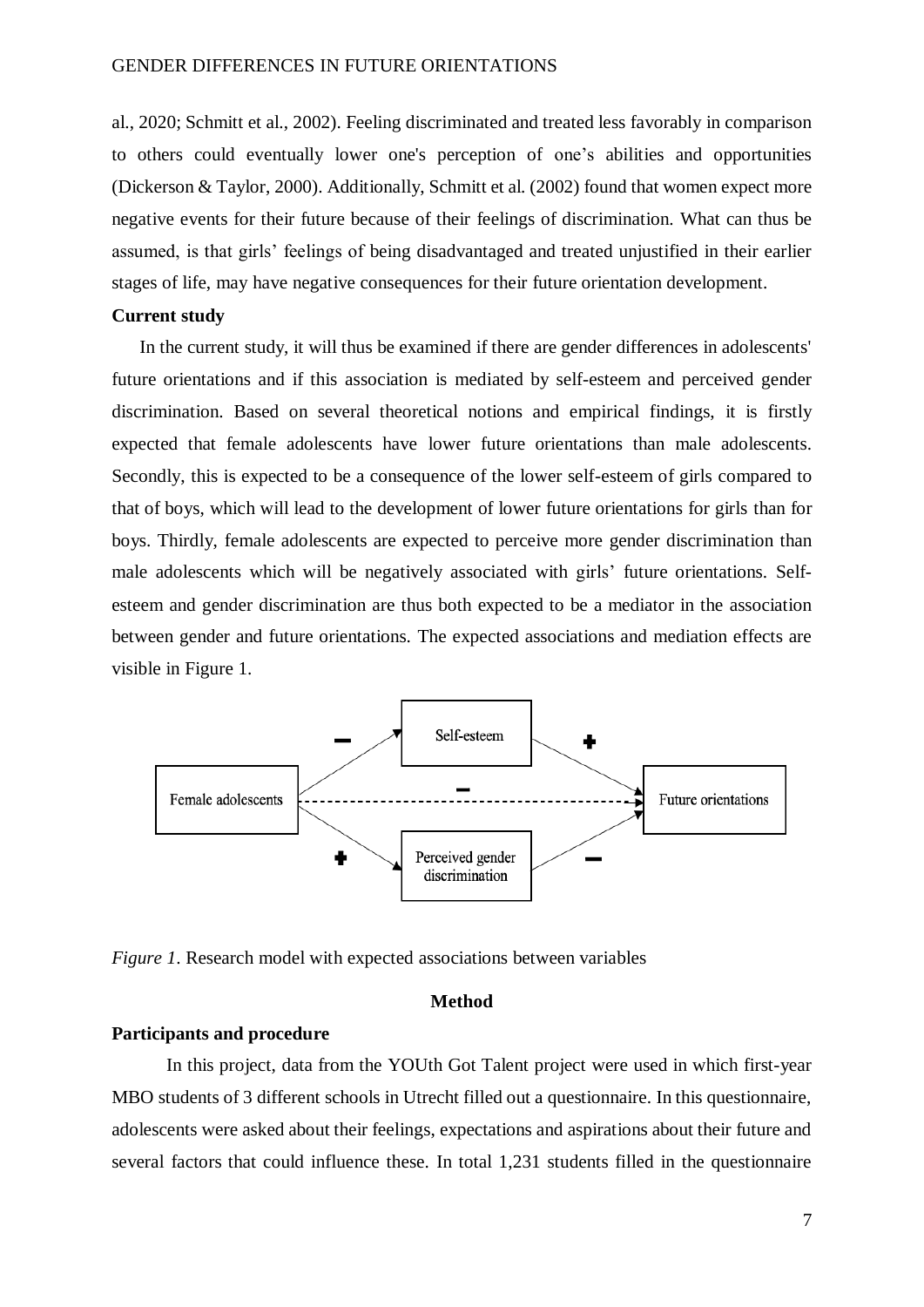(response rate 82%), however only 1,160 students filled out all the relevant questions for this study. Questionnaires were filled in digitally by most adolescents (96,5%) and a small percentage filled in the paper version questionnaire (3,5%). Participants gave active consent and anonymity was ensured. In 2018, ethical approval was obtained from the Ethics Assessment Committee of the faculty of Social Sciences at Utrecht University (FETC18-070).

Participants included in the current study were between 16 and 24 years old, with an average age of 17,24 years (*SD* = 1.5; 37% of the participants were 16 years). Since the research is focused on adolescents, the participants older than 24 were left out of the analyses. Of this sample, 56% were girls ( $N = 651$ ) and 44% were boys ( $N = 509$ ). The majority of the population was Dutch, 76.1% ( $N = 884$ ). From the adolescents with an immigration background, 6% ( $N =$ 69) had a Western background and 18 % (*N* = 208) a non-Western background.

#### **Measures**

The independent variable in this research was gender. Two dependent variables were included, which together constitute future orientations: future expectations and future emotions. Self-esteem and perceived gender discrimination were included as mediators. Finally, age, family affluence and life satisfaction were included as control variables.

# *Independent variable*

**Gender.** The independent variable of gender was measured by the question: "Are you a boy or a girl?"  $(0 = \text{girl} \text{ and } 1 = \text{boy})$ .

# *Dependent variables*

**Future expectations.** Future expectations were measured by an existing and validated future expectations scale developed by Jessor et al. (1990). This 5-point scale consists of 8 questions about the expectations someone has about his/her future. The questions were formulated as follows: "How big do you think the chance is that: you have a job that is paid well, you can buy a house, you have a job you like, you have a happy family life, you are generally in good health, you can choose where in the Netherlands you want to live, that you feel respected in the group you are a part of, that you have good friends you can count on"? The scale was distributed from  $1 = \text{very small to } 5 = \text{very huge.}$  The reliability of this scale was high ( $\alpha = .806$ )

**Future emotions.** Future emotions were measured with 7 questions regarding one's feelings when thinking about the future. These feelings are trust, enthusiasm, the feeling you can achieve a lot, worries, an empty feeling, doubts and loneliness, and were measured on a 5 point scale with  $1 =$  not at all to  $5 =$  very much. The first three feelings constituted a positive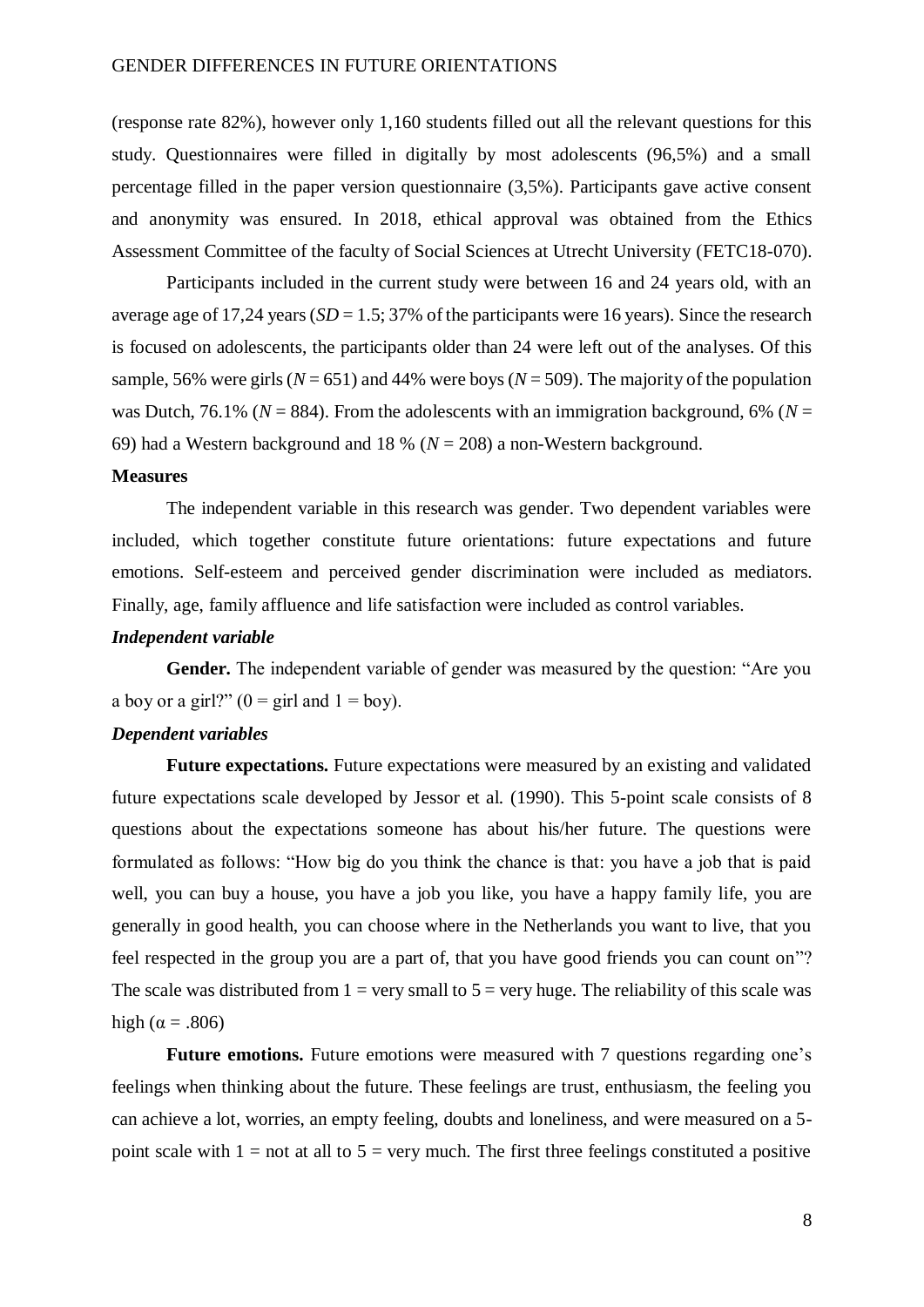emotions subscale ( $\alpha = .818$ ), and the last 4 emotions formed a negative emotions subscale ( $\alpha$ ) = .778). These subscales are validated and used by Liebenberg et al. (2015).

#### *Mediators*

**Self-esteem.** Self-esteem was measured by one single statement: "I have a lot of selfconfidence", on a 7-point scale (" $1 =$  is totally not true for me,  $7 =$  is totally true for me"). This validated single-item measurement was derived from Robins et al. (2001).

**Discrimination due to sex.** For the measurement of discrimination due to sex, a shortened version of the instrument conducted by Phinney et al. (1998) was used. This is a widely used instrument. The main question asked was: "How many times do people treat you unfair or badly because you are a boy or a girl?". This was asked in the context of teachers at school, other adults outside of school and peers at school. Answers were given on a 5-point scale with a range from  $1 =$  never to  $5 =$  very often. A strong reliability for this scale was found in this study ( $\alpha = .844$ ). As the vast majority of participants answered 'never' on all questions (i.e., 73%), this variable was dichotomized into 'ever' and 'never' experienced discrimination due to sex.

## *Control variables*

**Age.** Age was asked by filling in the age in years and months, however age in years was only important for the research.

**Socio-economic status (SES).** For SES, the Family Affluence Scale (FAS) was used, which is a widely used and validated scale (Torsheim et al., 2016). This FAS scale indicates the absolute level of socio-economic position by measuring material family wealth through six items: owning a family car, an own bedroom, going on family holidays, having computers, the number of bathrooms, and having a dishwasher (Currie et al., 2014). The six items gave a sum score ranging from 0 to 13, distributed in the categories low affluence (0-6), medium affluence (7-9) and high affluence (10-13).

Life satisfaction. The question "How do you feel about your life?" measured the life satisfaction of the participants (Levin & Currie, 2014). A grade between 0 (worst life I can imagine) and 10 (best life I can imagine) indicated the extent to which participants are satisfied with their life.

# **Analysis plan**

Analyses were conducted in IBM SPSS Statistics version 27. In order to assess the relationship between gender and future orientations by including the mediators and control variables, different multiple linear regressions were conducted. Several assumptions needed to be met for multiple linear regression. A Shapiro Wilks test showed that normality was not met,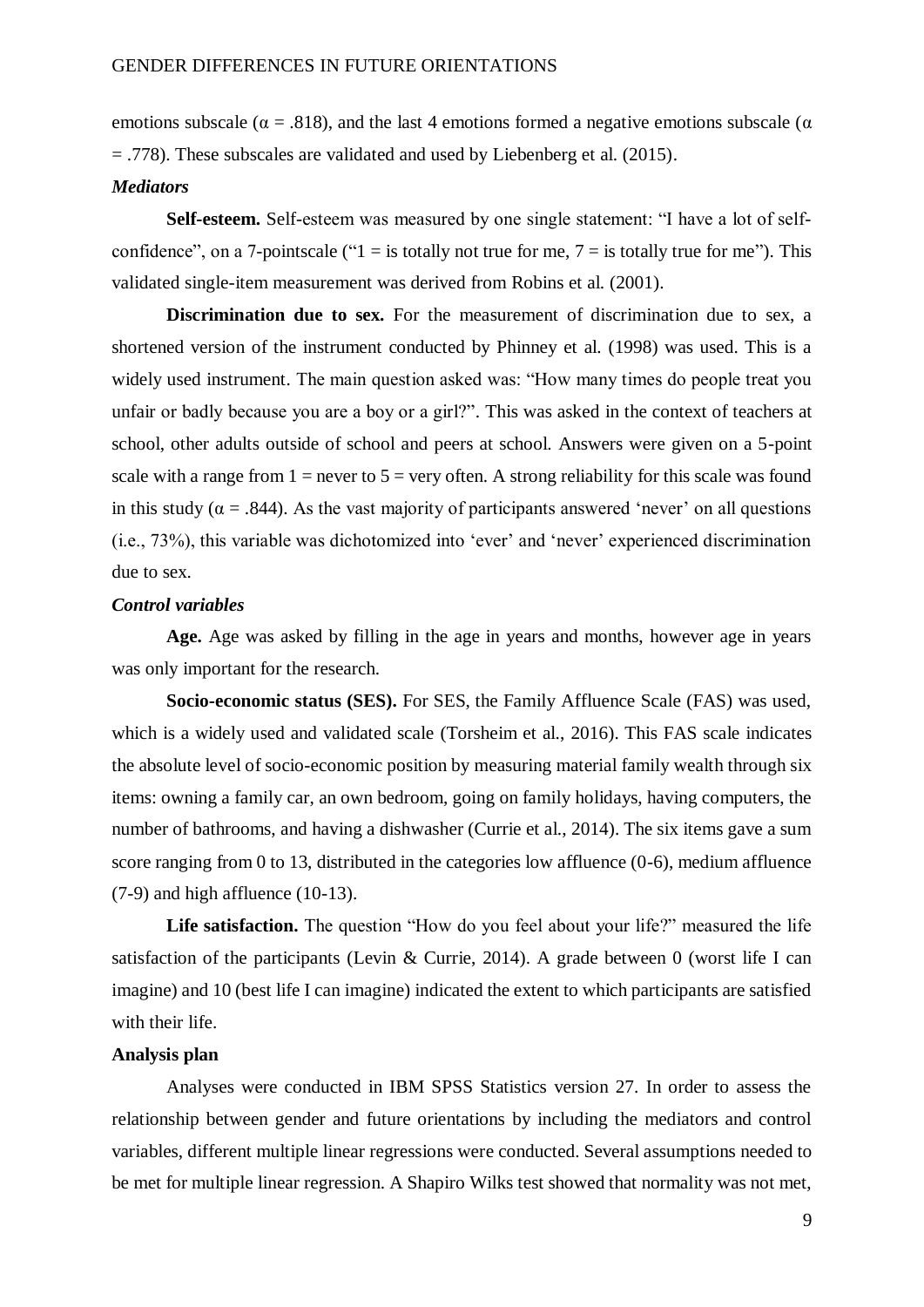#### GENDER DIFFERENCES IN FUTURE ORIENTATIONS

however considering the large sample size this should not be a problem. A check for outliers by visualizing boxplots for each item of the used scales, showed there were no impossible values or unreliable patterns between the outliers. Therefore, no outliers were excluded in the sample. Linearity and homoscedasticity were checked by using scatter plots, and these assumptions were met. Lastly, the multicollinearity needed to be examined by checking the VIF values, which showed no harmful values for this assumption.

To test the mediator effects of self-esteem and perceived gender discrimination, the four steps for mediation of Baron and Kenny (1986) were used. The research encompasses two mediators and three concepts of future orientations: future expectations, positive future emotions and negative future emotions. Therefore, six mediation analyses were run.

The first step was to check for significant associations between gender and future expectations, positive future emotions, and negative future emotions using linear regressions. Secondly, the direct effects between the independent variable gender and the mediators selfesteem and perceived gender discrimination were assessed. For gender and self-esteem, a linear regression was conducted, and a logistic regression was completed regarding perceived gender discrimination since this variable was dichotomous. Thirdly, associations between the mediators and the outcomes were assessed by means of a linear regression. In the final step, gender and the mediators were included in separate models with the different outcomes. In the case where the association between gender and the outcome disappeared, this indicated full mediation. When this was not the case, a Sobel test (Preacher & Leonardelli, 2001) was required to examine whether there were significant changes in the association between gender and the outcome as a result of including the mediator in the model (partial mediation).

# **Results**

#### **Descriptives and correlations**

Descriptive statistics and the correlations between the variables are reported in Table 1. Means and standard deviations are shown for the continuous variables. For the categorical variables gender and perceived gender discrimination, percentages are shown. There were small, significant negative associations between gender and future expectations ( $r = -108$ ) and gender and positive future emotions ( $r = -0.074$ ), indicating that girls show less positive future expectations and emotions than boys. An association between gender and negative future emotions was not found what indicates girls do not show more negative future emotions than boys. Correlations between control variables with future expectations and positive future emotions were visible. For this reason, all control variables were included in the analyses. Age negatively correlated with future expectations  $(r = -.080)$ . Higher life satisfaction and a higher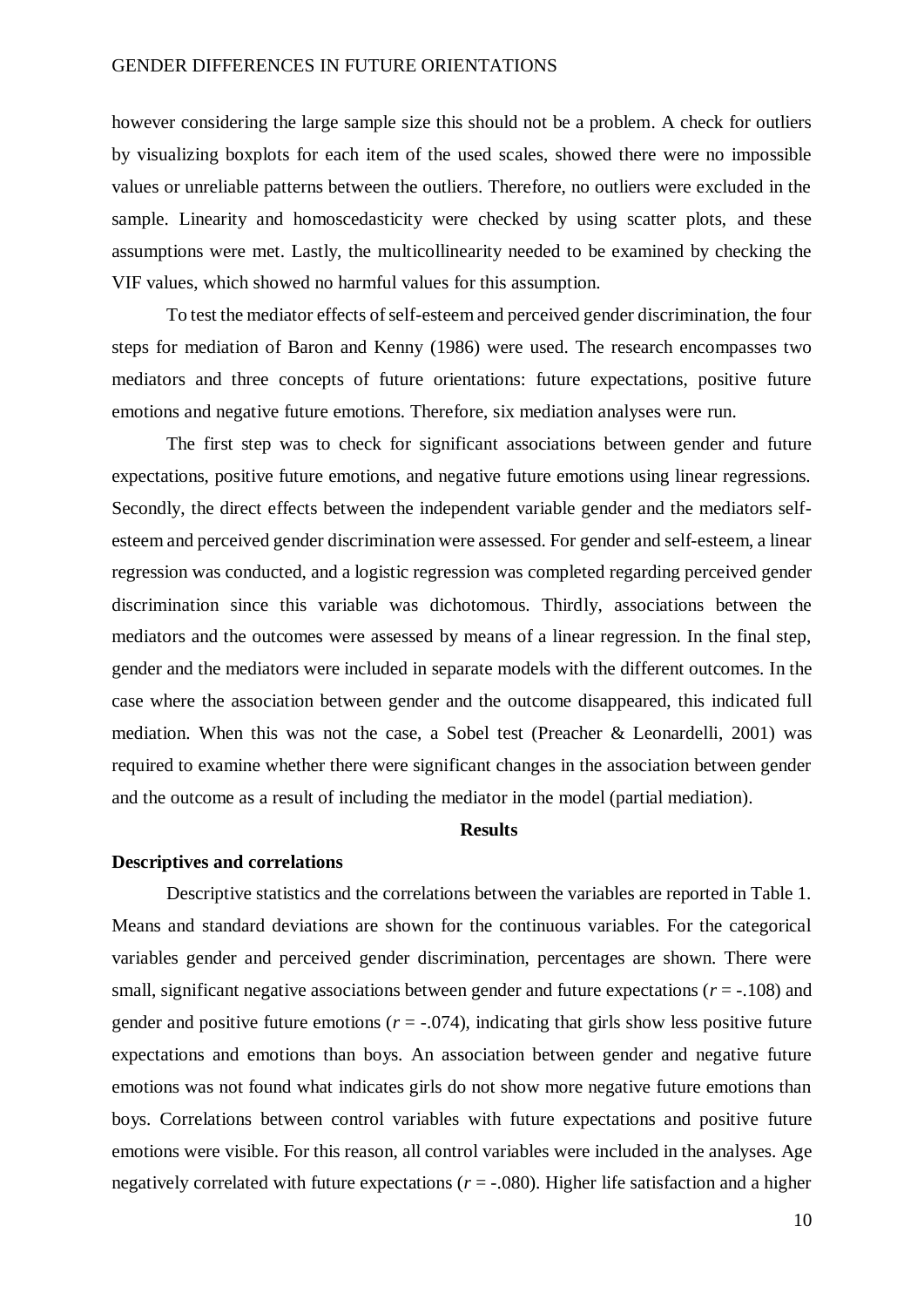family affluence were significantly related to higher levels of future expectations and positive future emotions. Finally, the mediators self-esteem  $(r = -170)$  and perceived gender discrimination  $(r = .119)$  were significantly associated with gender. These correlations indicate that girls showed lower self-esteem and more perceived gender discrimination than boys.

Table 1.

*Spearman Correlation Matrix and descriptives of all variables and control variables*

|                             | 1         | $\overline{2}$ | 3         | $\overline{4}$ | 5            | 6            | 7         | 8            | 9                |
|-----------------------------|-----------|----------------|-----------|----------------|--------------|--------------|-----------|--------------|------------------|
| 1. Gender a                 | 1         |                |           |                |              |              |           |              |                  |
| 2. Self-esteem              | $-.170**$ | $\mathbf{1}$   |           |                |              |              |           |              |                  |
| 3. Perc. discrimination b   | $.119**$  | $-.106**$      | 1         |                |              |              |           |              |                  |
| 4. Future expectations      | $-.108**$ | .389**         | $-.192*$  | $\mathbf{1}$   |              |              |           |              |                  |
| 5. Positive future emotions | $-.074*$  | $.435**$       | $-.147**$ | $.639**$       | $\mathbf{1}$ |              |           |              |                  |
| 6. Negative future emotions | .012      | $-.335**$      | $.246**$  | $-.452**$      | $-.453**$    | $\mathbf{1}$ |           |              |                  |
| 7. Age                      | .025      | $-.006$        | $-335**$  | $-.080**$      | $-.003$      | $.092**$     | 1         |              |                  |
| 8. Family Affluence         | $-.071*$  | .056           | .001      | $.143**$       | $.075*$      | $.079**$     | $-.091**$ | $\mathbf{1}$ |                  |
| 9. Life Satisfaction        | $-.107*$  | .444**         | $-.190**$ | $.443*$        | .459**       | $-.442**$    | $-.082**$ | $.123*$      | $\overline{1}$   |
| Mean                        |           | 4.73           |           | 3.77           | 3.80         | 2.46         | 7.24      | 2.22         | 7.06             |
| <b>Standard Deviation</b>   |           | 1.48           |           | .534           | .748         | .824         | 1.51      | .614         | 1.58             |
| Maximum                     |           | 1              |           | 1.38           | $\mathbf{1}$ | $\mathbf{1}$ | 16        | $\mathbf{1}$ | $\boldsymbol{0}$ |
| Minimum                     |           | 7              |           | 5              | 5            | 5            | 24        | 3            | 10               |
| $N(\%)$                     | 56.1%     |                | 73.1%     |                |              |              |           |              |                  |

*Note.* \* p< .05 \*\* p<.01. a Reference category: boy. b Reference category: never

# **Gender differences in future orientations**

According to the steps of Baron and Kenny (1986), the direct effects between gender and future orientations first needed to be assessed. There was no effect to be mediated in the link between gender and positive future emotions because this association was found to not be significant when controlling for all control variables,  $\beta$  = -.020, *SE* = .040, *t* = -.513, *p* = .608 (Table 2). The same goes for negative future emotions, for which no correlation with gender was found in the first place,  $\beta$  = -.040,  $SE$  = .044,  $t$  = -.915,  $p$  = .360. The association between gender and future expectations was significant, however, this was a very modest effect. This indicates that girls reported slightly lower future expectations than boys,  $\beta$  = -.053, *SE* = .028,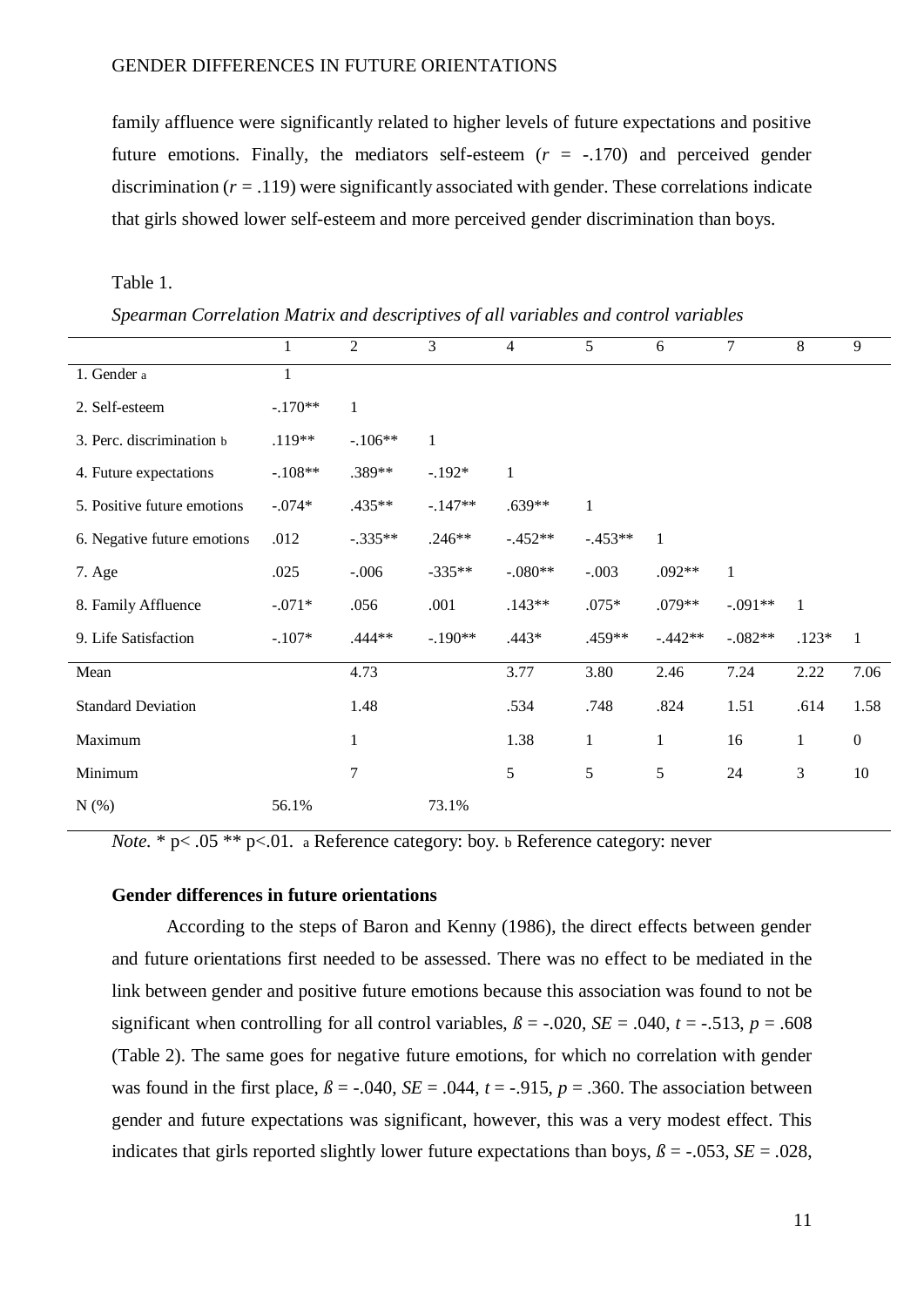$t = -2.013$ ,  $p = 0.04$ . Consequently, it was tested whether mediation effects appeared only for the outcome of future expectations.

# Table 2.

*Results of linear regression for the associations between control variables and gender, and negative future emotions, positive future emotions, and future expectations*

|                   | Positive future emotions |     |                 | Negative future emotions. |                  |      | Future expectations |                 |                  |     |                  |             |
|-------------------|--------------------------|-----|-----------------|---------------------------|------------------|------|---------------------|-----------------|------------------|-----|------------------|-------------|
| Variable          | B                        | SE  | $\beta$         | sig.                      | $\boldsymbol{B}$ | SE   | $\beta$             | sig.            | $\boldsymbol{B}$ | SE  | $\beta$          | sig.        |
| Age               | .01                      | .01 | .03             | .30                       | .04              | .01  | .07                 | .01             | $-.02$           | .01 | $-.05$           | .05         |
| Family affluence  | $.02\,$                  | .03 | $.02 \quad .50$ |                           | $-.02$           | 0.04 | $-.01$              | .60             | .08              | .02 | .10 <sup>°</sup> | $\leq 0.01$ |
| Life satisfaction | .22                      | .01 | .47             | < 0.01                    | $-.24$           | .01  |                     | $-.46 \le 0.01$ | .15              | .01 | .44              | $-.001$     |
| Gender a          | $-.02$ .04               |     | $-.01$          | .61                       | $-.04$           | .04  | $-.02$              | .36             | $-.05$           | .03 | $-.05$           | 0.04        |

*Note.* a Reference category: boy

# **Self-esteem as mediator in the relationship between gender and future expectations**

The results of the mediation analysis for self-esteem are visible in Table 3. The second step of Baron and Kenny (1986) showed a negative significant effect between gender and selfesteem,  $\beta$  = -.119, *t* = -4.590, *p* <.001, indicating that girls reported lower self-esteem than boys. Also, a significant positive association between self-esteem and future expectations was found,  $\beta = .227$ ,  $t = 7.833$ ,  $p < .001$ , which can be interpreted as a higher self-esteem leads to higher future expectations. After controlling for self-esteem, gender was not associated with future expectations any longer, which indicates a complete mediation effect of self-esteem, *ß*  $= -.025, t = .975, p = .330.$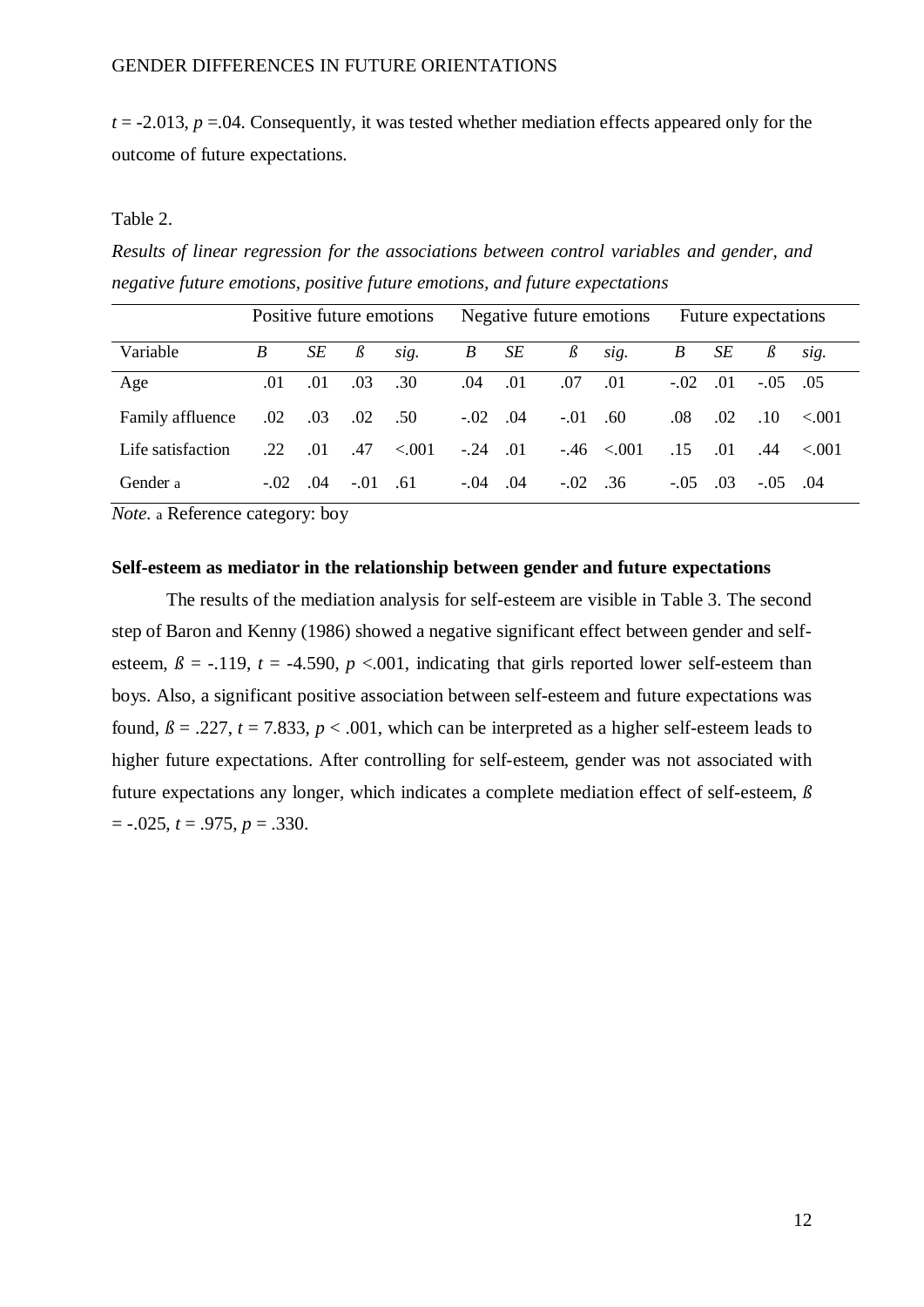#### Table 3.

|                     |        |                       | Model 1 |         |        | Model 2            |         |         |  |  |  |
|---------------------|--------|-----------------------|---------|---------|--------|--------------------|---------|---------|--|--|--|
|                     |        | Including IV (gender) |         |         |        | Including mediator |         |         |  |  |  |
| Variable            | B      | SE                    | $\beta$ | sig.    | B      | SE                 | $\beta$ | sig.    |  |  |  |
| Age                 | $-.02$ | .01                   | $-.05$  | .05     | $-.02$ | .01                | $-.06$  | .02     |  |  |  |
| Family affluence    | .08    | .02                   | .10     | $-.001$ | .08    | $-.02$             | .10     | $-.001$ |  |  |  |
| Life satisfaction   | .15    | .01                   | .40     | < 0.001 | .12    | .01                | .34     | $-.001$ |  |  |  |
| Gender <sub>a</sub> | $-.06$ | .03                   | $-.05$  | .04     | $-.03$ | .03                | $-.03$  | .33     |  |  |  |
| Self-esteem         |        |                       |         |         | .08    | .01                | .23     | $-.001$ |  |  |  |

*Results of multiple linear regression of gender on future expectations with self-esteem as mediator* 

*Note.* Dependent Variable: Future expectations. IV = Independent variable. a Reference category: boy

# **Perceived gender discrimination as a mediator in the relationship between gender and future expectations**

To examine whether gender discrimination explains the relationship between gender and future expectations, most of the previous analysis steps were undertaken again. For the direct link between gender and the dichotomous variable perceived gender discrimination, a logistic regression was conducted indicating that girls perceive more gender discrimination than boys,  $b = .553$ ,  $SE = .138$ ,  $OR = 1.739$ ,  $p < .001$ , 95% CI [1.33, 2.78]. In the next step, a significant negative association between perceived gender discrimination and future expectations was found,  $\beta$  = -.124,  $t$  = -4,738,  $p$  < .001 (Table 4). This indicates that the perception of gender discrimination is associated with lower levels of future expectations. As Table 4 shows, the effect of gender on future expectations was no longer significant after controlling for perceived gender discrimination, suggesting a complete mediation for this mediator as well,  $\beta = -.040$ ,  $t = -1.553$ ,  $p = .12$ .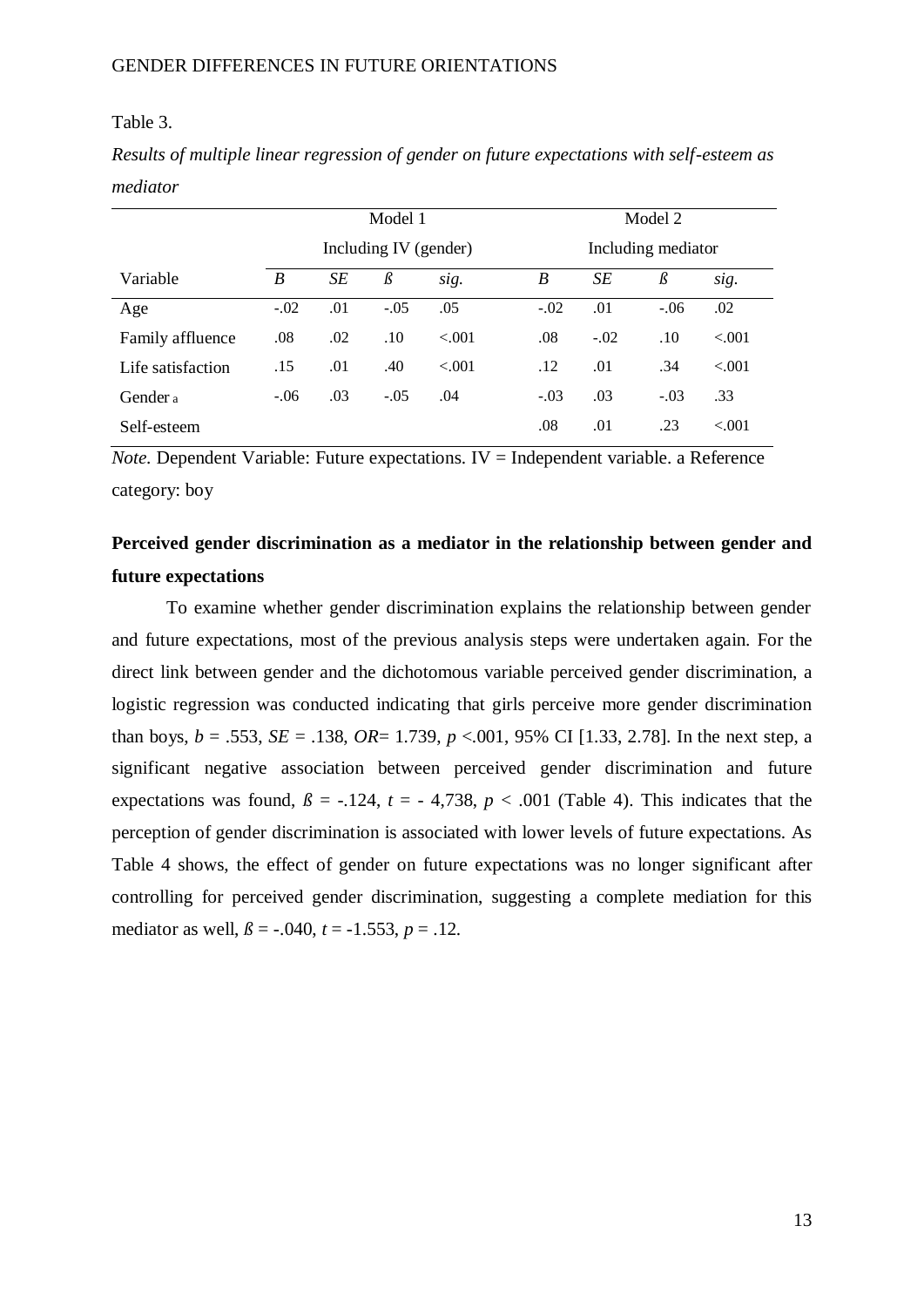#### Table 4.

| Results of multiple linear regression of gender on future expectations with perceived gender |  |  |  |  |
|----------------------------------------------------------------------------------------------|--|--|--|--|
| discrimination as mediator                                                                   |  |  |  |  |

|                          | Model 1               |     |            |         | Model 2            |     |         |         |  |  |
|--------------------------|-----------------------|-----|------------|---------|--------------------|-----|---------|---------|--|--|
|                          | Including IV (gender) |     |            |         | Including mediator |     |         |         |  |  |
| Variable                 | B                     | SE  | $\beta$    | sig.    | B                  | SE  | $\beta$ | sig.    |  |  |
| Age                      | $-.02$                | .01 | $-.05$     | .05     | $-.02$             | .01 | $-.05$  | .04     |  |  |
| Family affluence         | .08                   | .02 | .10        | $-.001$ | .09                | .02 | .10     | $-.001$ |  |  |
| Life satisfaction        | .15                   | .01 | .40        | $-.001$ | .14                | .01 | .42     | $-.001$ |  |  |
| Gender a                 | $-.06$                | .03 | $-.05$ .04 |         | $-.04$             | .03 | $-.04$  | .12     |  |  |
| Perceived gender disc. b |                       |     |            |         | $-.14$             | .03 | $-.12$  | $-.001$ |  |  |

*Note.* Dependent Variable: Future expectations. IV = Independent variable. a Reference category: boy. b Reference category: never

# **Discussion**

The aim of this study was to examine differences between adolescent boys and girls in their future orientations, and to identify potential explanations - that is self-esteem and gender discrimination - for these gender differences. The study found that gender is only weakly associated with future expectations, whereas there was no gender specific role in the formation of positive or negative emotions about the future. That is, girls reported slightly lower on future expectations than boys, however there were no observed gender differences concerning their future emotions. Moreover, results showed the found association was explained by self-esteem and gender discrimination, as girls showed lower self-esteem and more perceived gender discrimination than boys, and lower self-esteem and higher levels of perceiving gender discrimination were associated with lower future expectations. Additionally, associations between self-esteem and perceived gender discrimination with both positive and negative future emotions were also found.

Partly in line with the first hypothesis of this research, an association between gender and future orientations was indeed found, yet only for future expectations and not for either positive or negative future emotions. This implies that girls have somewhat lower future expectations than boys. These findings are consistent with previous research suggesting that girls close off more possibilities for their future than boys (Gibson & Lawrence, 2010), and have lower (career specific) expectations regarding their future than boys (Lips, 2004). This result may further support the idea of a difference in socialization of boys and girls in the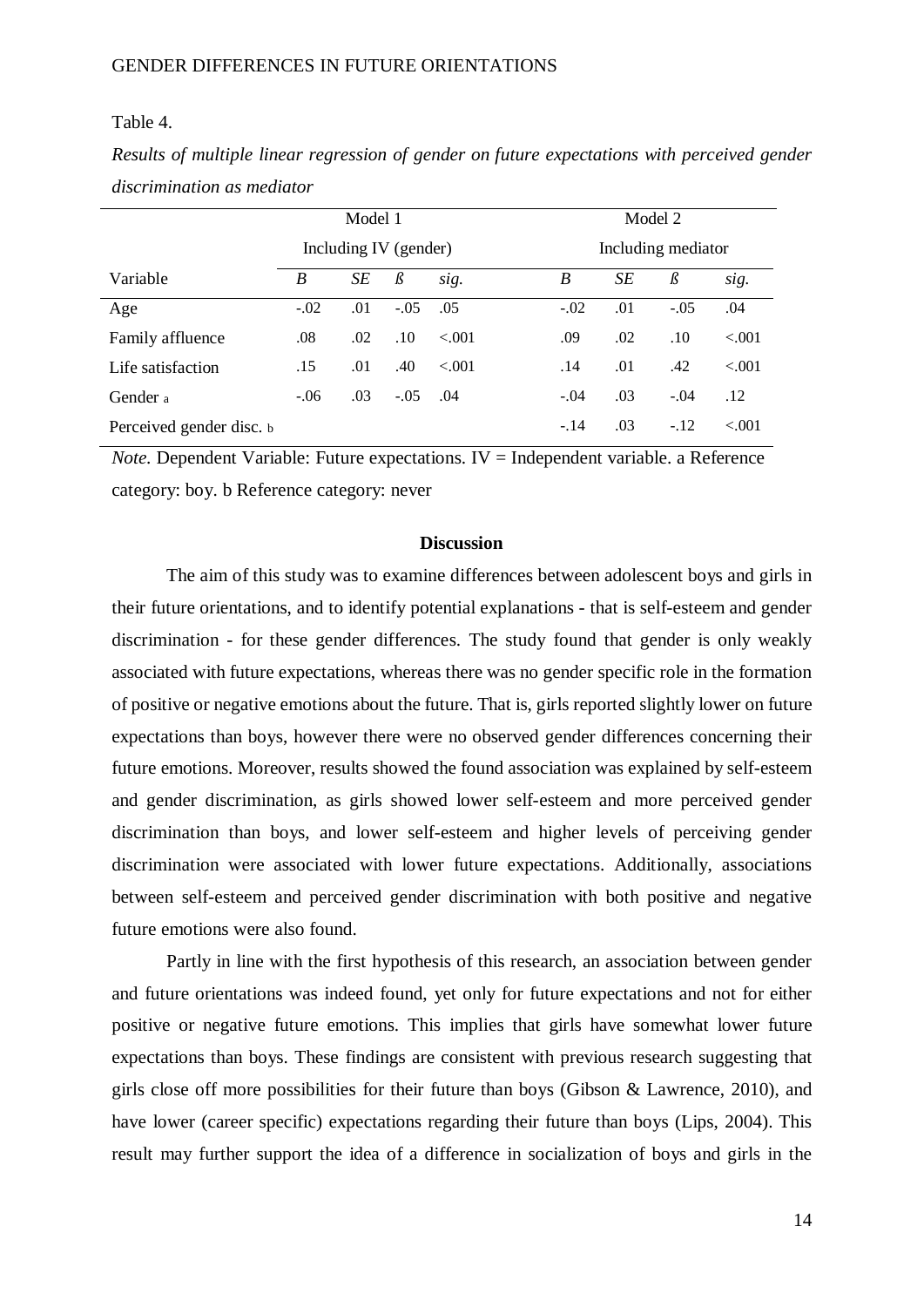#### GENDER DIFFERENCES IN FUTURE ORIENTATIONS

Netherlands. Thereby resulting in girls having lower prospects towards their future than boys because of their perceived social roles in society. In accordance with the suggestion of Miller et al., (2006) whereby individuals are shown to internalize social gender roles that have been established since childhood and during adolescence, it is arguable that girls develop lower expectations than boys through socialization.

However, the finding that for positive and negative future emotions no association was found with gender, indicates that there are no differences between boys and girls regarding their future emotions. This result suggests that future expectations and future emotions are different concepts. The different expectations and norms shaped by society for boys and girls could influence a girl's images about her own future expectations, for instance in terms of career or income (Gibson & Lawrence, 2010). However, this doesn't necessarily mean that girls do not have positive feelings about their future. As stated in the research of Kaiser et al. (2004), a person's coping strategy differing from more pessimistic to optimistic plays a key role in that individual's emotional response to events. Therefore, the way people cope with events in life, results in different emotional outcomes (Kaiser et al., 2004), which may not be related to gender. Predictors of future emotions therefore remain to be investigated.

Another finding was that gender differences in future expectations were mediated by the level of self-esteem, which is partly in line with the second hypothesis. This indicates that girls have a lower self-esteem than boys resulting in lower future expectations for girls. This finding is consistent with previous studies which found that female adolescents have in general a lower level of self-esteem than male adolescents (Birndorf et al., 2005; Knox et al., 2000; Puskar et al., 2010) Additionally, the Possible Selves theory (Carrasco, 2020) further supports this finding by theorizing that the future-oriented image of an individual is shaped by the present image of the self. When this current image of the self is less positive, one might have lower expectations towards one's own future.

Furthermore, perceived gender discrimination did also fully mediate the association between gender and future expectations which is partly in line with the third hypothesis. These results are validated by the knowledge of previous research which found that female students experience more gender discrimination than male students (Andriessen et al., 2020; Barthelemy et al., 2016; Nora et al., 2002; Schmitt et al., 2002) and by the assumption of Dickerson and Tylor (2000) that feelings of discrimination can lower future perceptions of own abilities and opportunities.

This study thus showed that self-esteem and perceived gender discrimination can explain somewhat lower future expectations for girls than for boys, but these mediators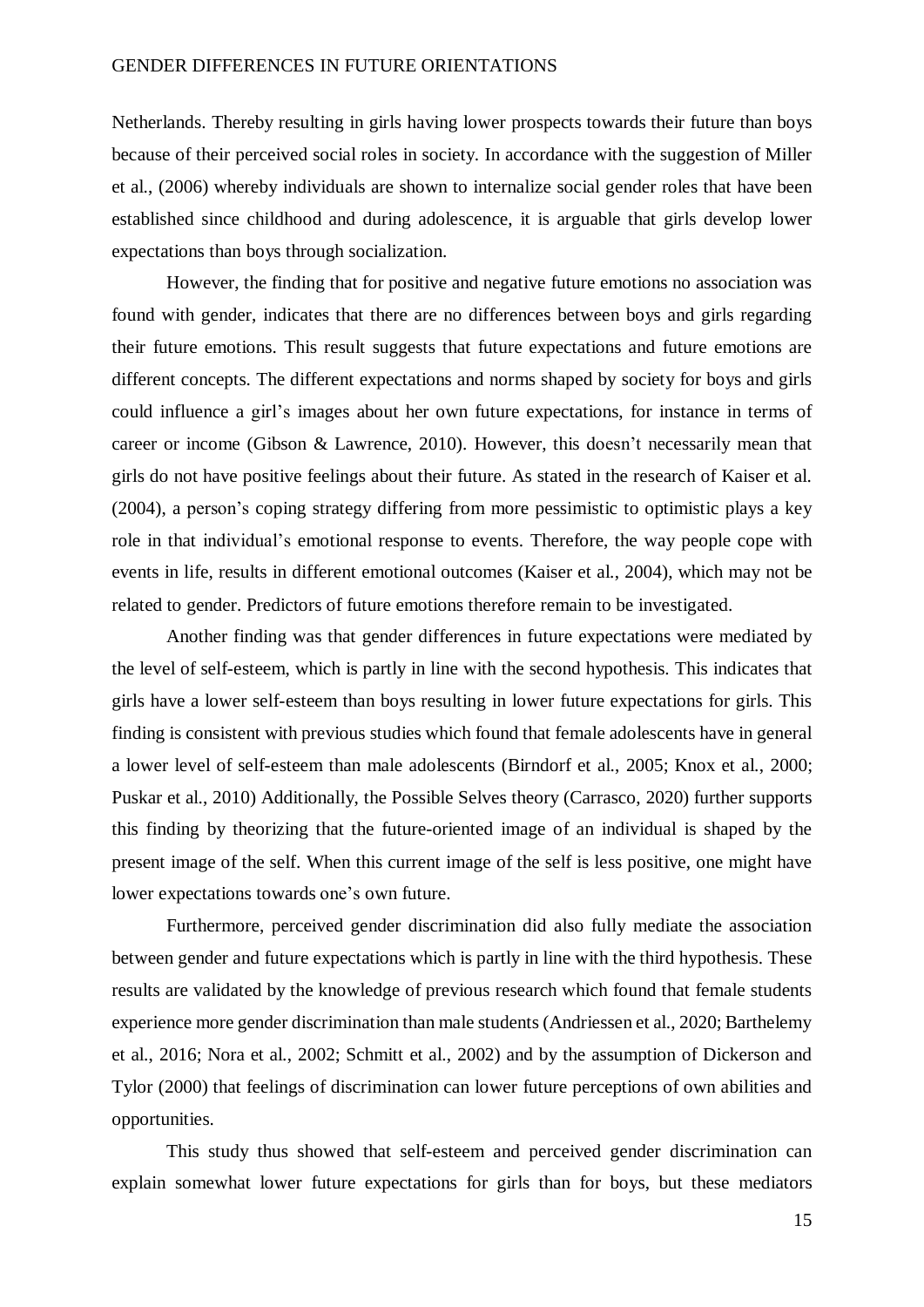explained smaller parts of the association after controlling for life satisfaction. The amount of life satisfaction correlated with gender and relatively strong with the future orientations. This suggests closer examination of girls' current life satisfaction as another possible explanation for lower future orientations additional to self-esteem and perceived gender discrimination is relevant.

#### **Strengths and limitations**

As far as known, this study is the first that focuses on gender differences within adolescents' future orientations and uses different outcome measures for this concept. Moreover, this research is based on a large sample size and has a proportionate distribution of girls and boys. Alongside these strengths, conclusions of this study should be seen in the light of some limitations. Firstly, since this study was cross-sectional, it is not possible to speak of causal links. To examine the mechanisms behind the associations found in this study, longitudinal research is required. For instance, it can be argued that lower future expectations or less positive feelings about the future may influence the level of self-esteem or that it contributes to a higher likeliness of perceptions of discrimination.

Another limitation is the measurement of self-esteem, which is measured by only one item. It is recommended that another validated scale made up of more items should be used, to give a more comprehensive image of self-esteem. The same goes for the perception of gender discrimination, as this scale only uses one question, asked in three different contexts. Further, the sample of this study consisted only of adolescents with the same level of education, resulting in a less representative sample. However, in the HBSC report of 2017 (Stevens et al., 2018) there were no differences in secondary educational level in gender discrimination, suggesting educational level does not make a difference here. Yet it remains to be seen whether a study using students from other educational levels, such as higher vocational school or university, would generate different findings for future expectations and levels of self-esteem and gender discrimination.

# **Conclusion and implications**

The present study gave new insights into the differences between male and female adolescents regarding their expectations of the future. Girls reported slightly lower future expectations than boys, which could be explained by a higher perceived gender discrimination and a lower level of self-esteem in girls as compared to boys. It should be highlighted that the finding of gender differences regarding one's expectations for the future, which are mediated by self-esteem and perceived gender discrimination, has not been previously found in the Netherlands.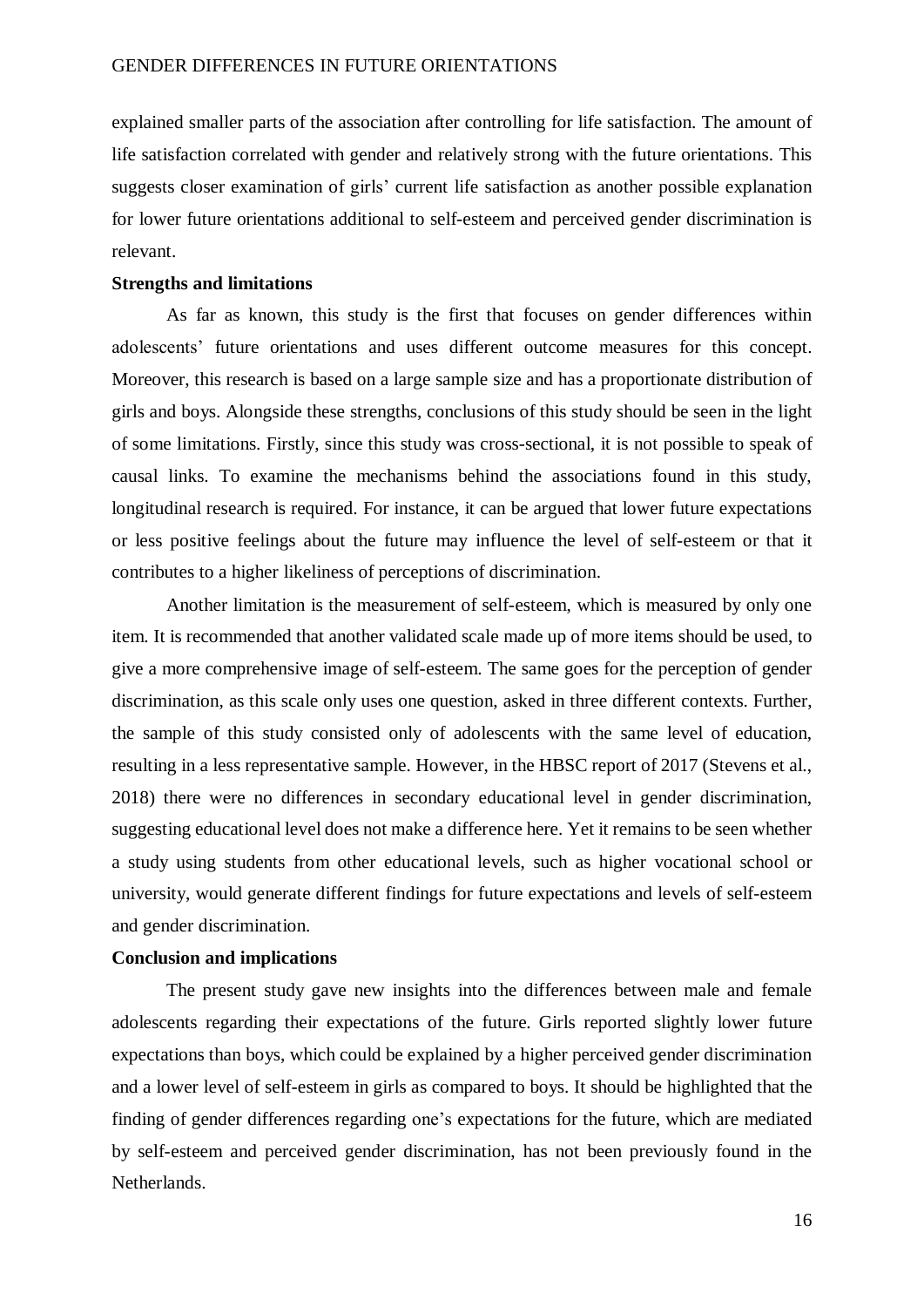# GENDER DIFFERENCES IN FUTURE ORIENTATIONS

Although the differences found are small, these findings are still of great societal relevance, particularly because in today's Dutch society it is often thought that the inequalities and differences between the sexes are becoming minimal. The research of McWhirter and McWhirter (2008) concluding that adolescents with positive expectations of the future are more hopeful, have higher school–related self-efficacy, and are more connected to school and to their families does highlight the importance of the results of the current study.

However, since the findings demonstrate thus only slight differences between boys and girls in their future expectations, it is suggested to first identify which girls are at risk to develop these lower future expectations, and thereby see if there are certain groups where the issue is more prevalent. Identifying risk factors for girls where differences in future expectations compared to boys do appear, can be valuable to specify the approach to address this issue.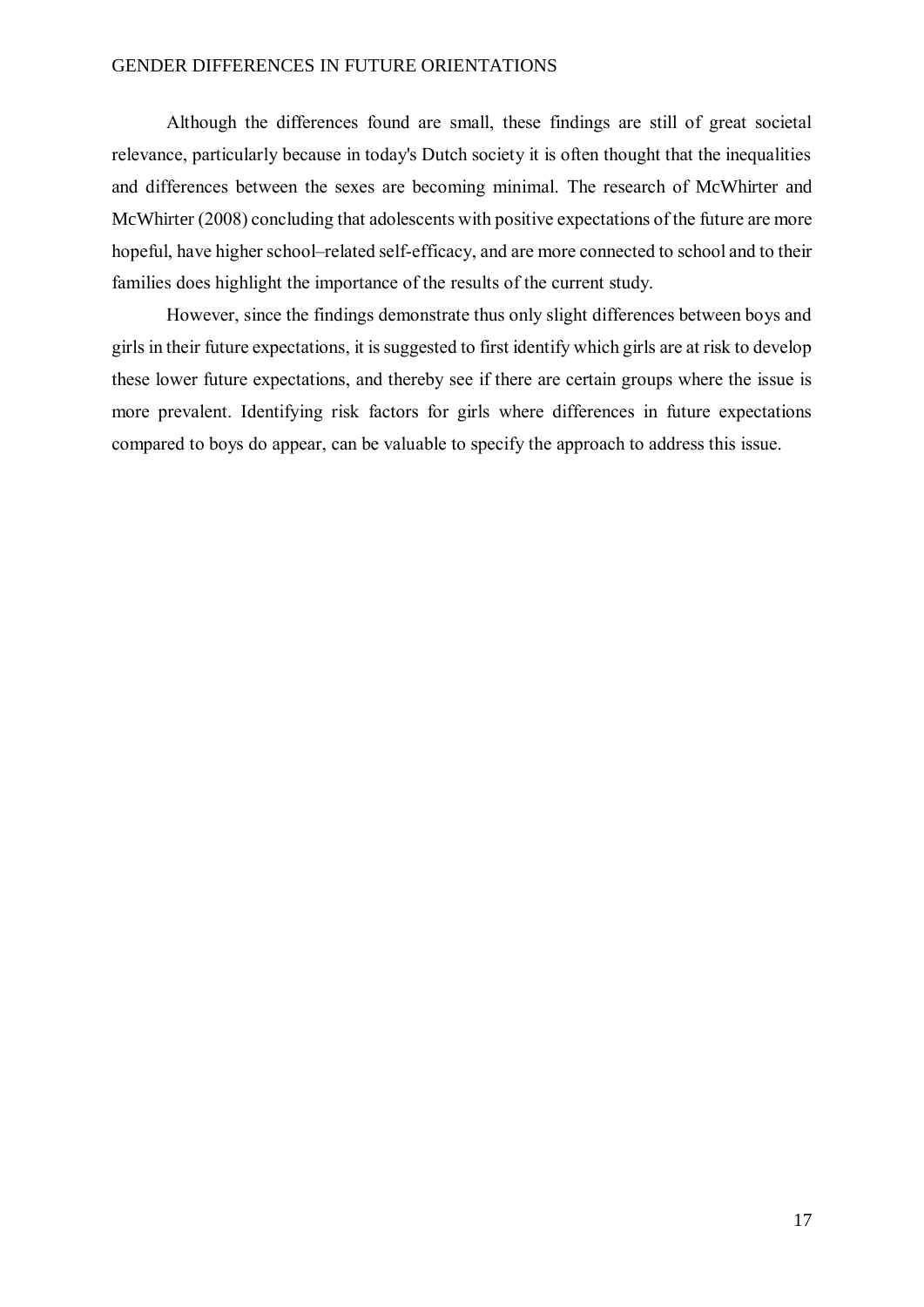#### **References**

- Abdel-Khalek, A. M., (2016). Introduction to the psychology of self-esteem. In F. Holloway (Eds.), *Self-Esteem: Perspectives, Influences and Improvement Strategies (Psychology of Emotions, Motivations and Actions)* (UK ed.) (pp.1-23). New York: Nova Science Pub Inc.
- Andriessen, I., Hoegen Dijkhof, J., van der Torre, A., van den Berg, E., Pulles, I., Iedema, J., & de Voogd-Hamelink, M. (2020, maart). *Ervaren discriminatie in Nederland* (II). Sociaal en Cultureel Planbureau. [https://www.rijksoverheid.nl/documenten/rapporten/2020/03/31/ervaren](https://www.rijksoverheid.nl/documenten/rapporten/2020/03/31/ervaren-discriminatie-in-nederland-ii)[discriminatie-in-nederland-ii](https://www.rijksoverheid.nl/documenten/rapporten/2020/03/31/ervaren-discriminatie-in-nederland-ii)
- Bandura, A. (1977). Self-efficacy: Toward a unifying theory of behavioral change. *Psychological Review*, *84(2),* 191–215. [https://doi.org/10.1037/0033-295X.84.2.191](https://doi.apa.org/doi/10.1037/0033-295X.84.2.191)
- Baron, R. M., & Kenny, D. A. (1986). The moderator–mediator variable distinction in social psychological research: Conceptual, strategic, and statistical considerations. *Journal of personality and social psychology*, *51*(6), 1173. [https://doi.org/10.1037/0022-](https://doi.org/10.1037/0022-%093514.51.6.1173) [3514.51.6.1173](https://doi.org/10.1037/0022-%093514.51.6.1173)
- Barthelemy, R. S., McCormick, M., & Henderson, C. (2016). Gender discrimination in physics and astronomy: Graduate student experiences of sexism and gender microaggressions. *Physical Review Physics Education Research*, *12*(2). https://doi.org/10.1103/physrevphyseducres.12.020119
- Berger, A., & Krahé, B. (2013). Negative attributes are gendered too: Conceptualizing and measuring positive and negative facets of sex‐role identity. *European Journal of Social Psychology*, *43*(6), 516-531. <https://doi.org/10.1002/ejsp.1970>
- Berk, L.E. (2000). Child Development (5th ed.). Boston: Allyn and Bacon. 23-38.
- Birndorf, S., Ryan, S., Auinger, P., & Aten, M. (2005). High self-esteem among adolescents: Longitudinal trends, sex differences, and protective factors. *Journal of Adolescent Health*, *37*(3), 194-201. <https://doi.org/10.1016/j.jadohealth.2004.08.012>
- Bronfenbrenner, U. (1977). Toward an experimental ecology of human development. American Psychologist, 32, 513-531. [https://doi.org/10.1037/0003-066X.32.7.513](https://content.apa.org/doi/10.1037/0003-066X.32.7.513)
- Brumley, L. D., Jaffee, S. R., & Brumley, B. P. (2017). Pathways from childhood adversity to problem behaviors in young adulthood: The mediating role of adolescents' future expectations. *Journal of youth and adolescence*, *46*(1), 1-14. https://doi.org/10.1007/s10964-016-0597-9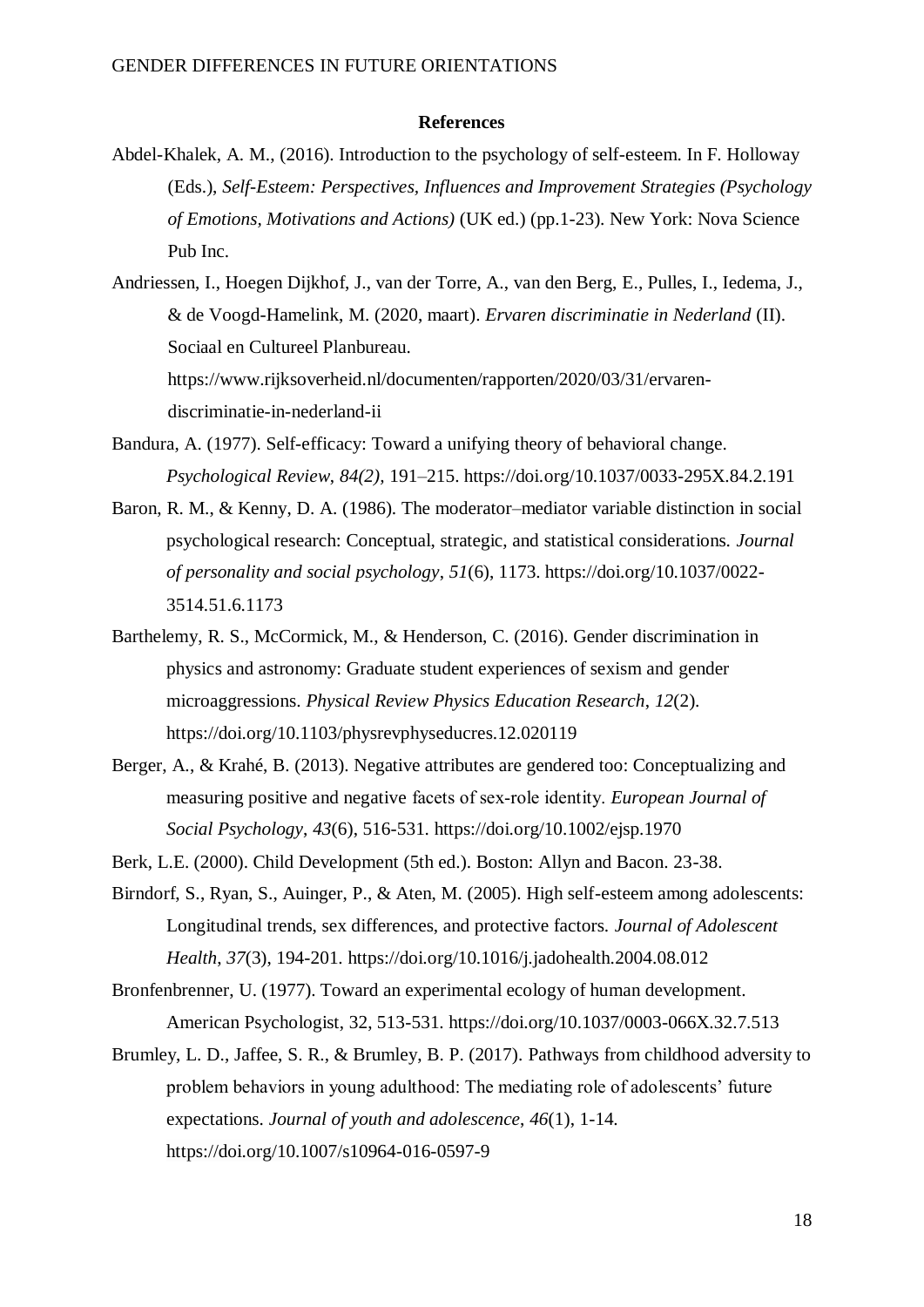- Carrasco G. (2020) Possible Selves. In: Zeigler-Hill V., Shackelford T.K. (Eds.) Encyclopedia of Personality and Individual Differences. Springer, Cham. https://doi.org/10.1007/978-3-319-24612-3\_1965.
- Currie, C., Inchley, J., Molcho, M., Lenzi, M., Veselska, Z., & Wild, F. (Eds.). (2014). *Health Behaviour in School-aged Children (HBSC) study protocol: Background, methodology and mandatory items for the 2013/14 survey*. St Andrews: CAHRU. http://www.hbsc.org/methods/
- Dickerson, A., & Taylor, M. A. (2000). Self-limiting behavior in women: Self-esteem and self-efficacy as predictors. *Group & Organization Management*, *25*(2), 191-210. <https://doi.org/10.1177/1059601100252006>
- Dubow, E. F., Arnett, M., Smith, K., & Ippolito, M. F. (2001). Predictors of future expectations of inner-city children: A 9-month prospective study. *The Journal of Early Adolescence*, *21*(1), 5-28. [https://doi.org/10.1177/0272431601021001001](https://doi.org/10.1177%2F0272431601021001001)
- Eagly, A. H., & Karau, S. J. (2002). Role congruity theory of prejudice toward female leaders. *Psychological Review*, *109*(3), 573–598. [https://doi.org/10.1037/0033-](https://doi.org/10.1037/0033-%09295x.109.3.573) [295x.109.3.573](https://doi.org/10.1037/0033-%09295x.109.3.573)
- Eagly, A. H., Wood, W., & Diekman, A. B. (2000). Social role theory of sex differences and similarities: A current appraisal. *The developmental social psychology of gender*, *12*, 174.
- Elliot, A. J., & Church, M. A. (1997). A hierarchical model of approach and avoidance achievement motivation. *Journal of Personality and Social Psychology, 72*(1), 218– 232. [https://doi.org/10.1037/0022-3514.72.1.218](https://doi.apa.org/doi/10.1037/0022-3514.72.1.218)
- Gale-Ross, R., Baird, A., & Towson, S. (2009). Gender Role, Life Satisfaction, and Wellness: Androgyny in a Southwestern Ontario Sample. *Canadian Journal on Aging / La Revue canadienne du vieillissement*, *28*(2), 135–146. https://doi.org/10.1017/s0714980809090187
- Gibson, D. E., & Lawrence, B. S. (2010). Women's and men's career referents: How gender composition and comparison level shape career expectations. *Organization Science*, *21*(6), 1159-1175. <https://doi.org/10.1287/orsc.1090.0508>
- Greene, B. A., & DeBacker, T. K. (2004). Gender and orientations toward the future: Links to motivation. *Educational Psychology Review*, *16*(2), 91-120. <https://doi.org/10.1023/B:EDPR.0000026608.50611.b4>
- Jessor, R., Donovan, J. E., & Costa, F. (1990). 2. Personality, perceived life chances, and adolescent health behavior. In *Health hazards in adolescence* (pp. 25-42). De Gruyter.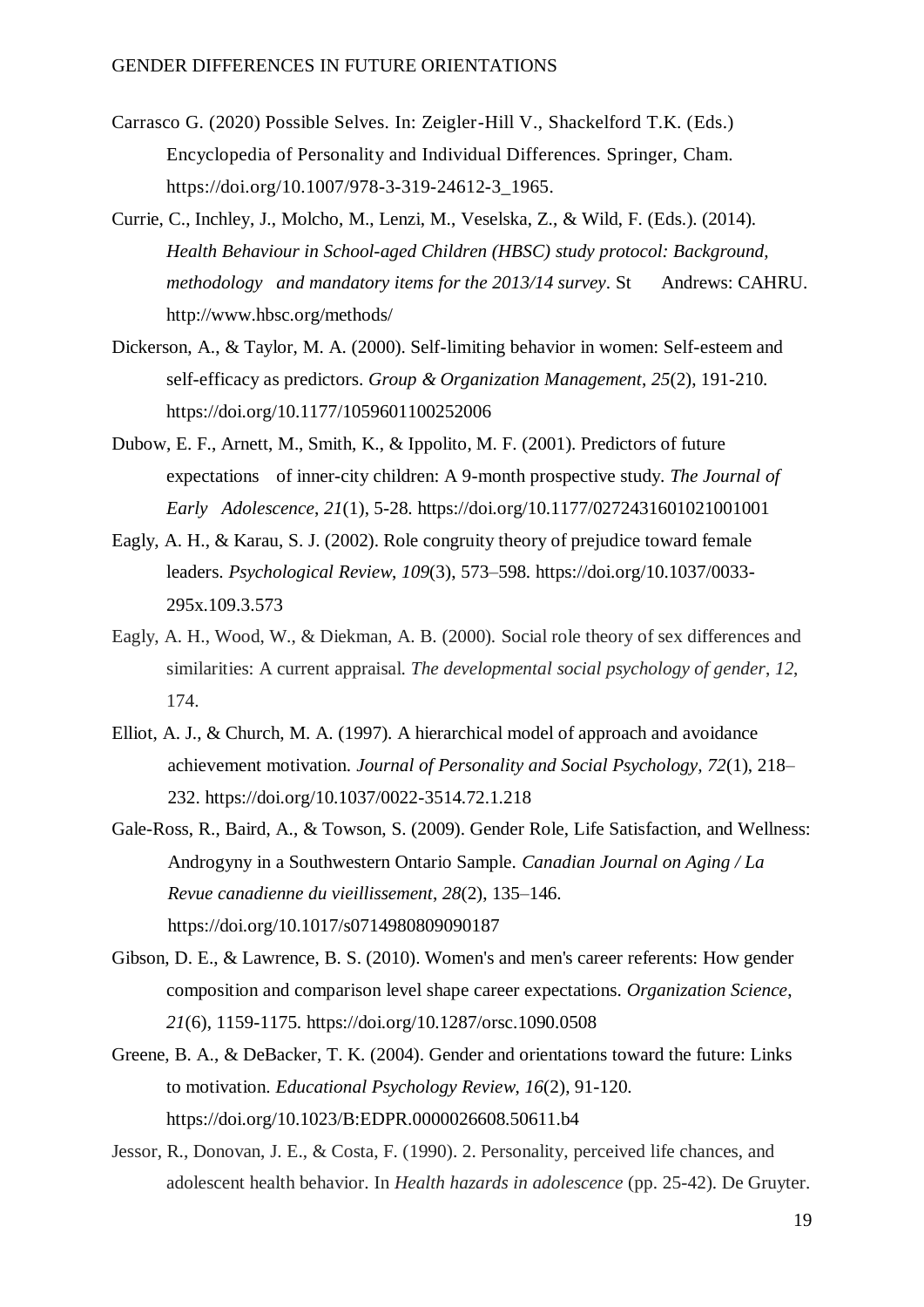<https://doi.org/10.1515/9783110847659-003>

- Kaiser, C. R., Major, B., & McCoy, S. K. (2004). Expectations about the future and the emotional consequences of perceiving prejudice. *Personality and Social Psychology Bulletin*, *30*(2), 173-184. [https://doi.org/10.1177/0146167203259927](https://doi.org/10.1177%2F0146167203259927)
- Kim, T., & Kim, J. (2020). Linking adolescent future expectations to health in adulthood: Evidence and mechanisms. *Social Science & Medicine*, *263*, 113282. <https://doi.org/10.1016/j.socscimed.2020.113282>
- Kim, M., Park, E., & Ko, S. H. (2013). A typology: older women and gender role identity. *Korean Journal of Adult Nursing*, *25*(3), 289-297. <https://dx.doi.org/10.7475/kjan.2013.25.3.289>
- Knox, M., Funk, J., Elliott, R., & Bush, E. G. (2000). Gender differences in adolescents' possible selves. *Youth & Society*, *31*(3), 287-309. <https://doi.org/10.1177/0044118X00031003002>
- Levin, K. A., & Currie, C. (2014). Reliability and validity of an adapted version of the Cantril Ladder for use with adolescent samples. Social Indicators Research, 119(2), 1047– 1063. <https://doi.org/10.1007/s11205-013-0507-4>
- Liebenberg, L., Sanders, J., Munford, R., & Thimasarn-Anwar, T. (2015). Validation of the Hektner future emotions questions as a scale for use with youth in New Zealand. Child Indicators Research, 8(3), 641-655. <https://doi.org/10.1007/s12187-014-9269-z>
- Lin, Y. C., & Billingham, R. E. (2014). Relationship between parenting styles and gender role identity in college students. *Psychological reports*, *114*(1), 250-271. <https://doi.org/10.2466/21.09.PR0.114k13w4>
- Lips, H. M. (2004). The gender gap in possible selves: Divergence of academic self-views among high school and university students. *Sex roles*, *50*(5), 357-371. <https://doi.org/10.1023/B:SERS.0000018891.88889.c9>
- Markus, H., & Nurius, P. (1986). Possible selves. *American psychologist*, *41*(9), 954. <https://doi.org/10.1037/0003-066X.41.9.954>
- Massey, E., Gebhardt, W., & Garnefski, N. (2008). Adolescent goal content and pursuit: A review of the literature from the past 16 years. *Developmental Review*, *28*(4), 421– 460. https://doi.org/10.1016/j.dr.2008.03.002
- McFarlin, D. B., & Blascovich, J. (1981). Effects of self-esteem and performance feedback on future affective preferences and cognitive expectations. *Journal of Personality and Social Psychology*, *3*, 521-531. [https://doi.org/10.1037/0022-3514.40.3.521](https://content.apa.org/doi/10.1037/0022-3514.40.3.521)
- McWhirter, E. H., & McWhirter, B. T. (2008). Adolescent future expectations of work,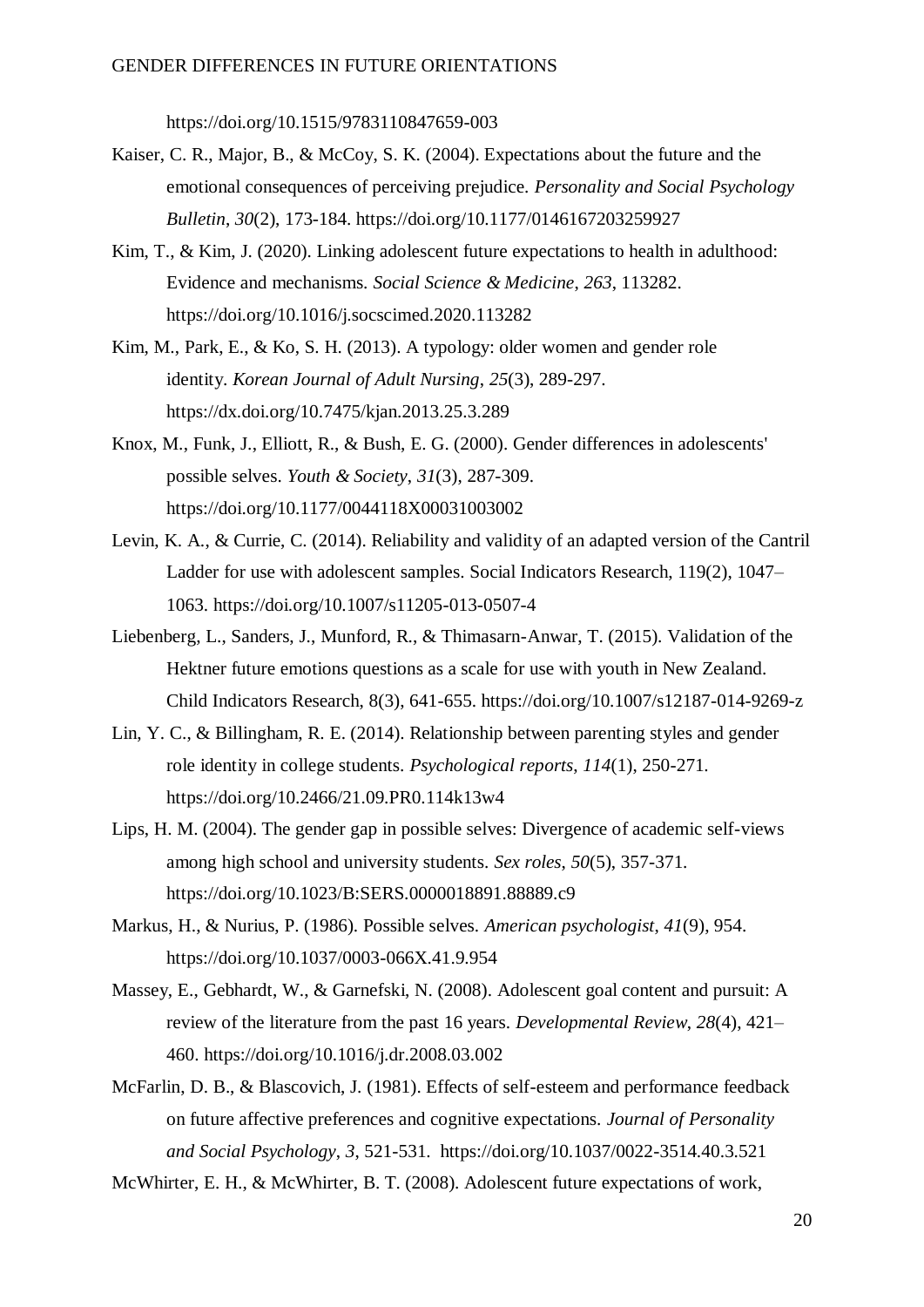education, family, and community development of a new measure. *Youth & Society*, *40*(2), 182-202. <https://doi.org/10.1177/0044118X08314257>

- Miller, C. F., Trautner, H. M., & Ruble, D. N. (2006). The role of gender stereotypes in children's preferences and behavior. In L. Balter & C. S. Tamis-LeMonda (Eds.), *Child psychology: A handbook of contemporary issues* (2nd ed.). New York: Psychology Press.
- Nora, L. M., McLaughlin, M. A., Fosson, S. E., Stratton, T. D., Murphy-Spencer, A., Fincher, R. M. E., German, D. C., Seiden, D., & Witzke, D. B. (2002). Gender Discrimination and Sexual Harassment in Medical Education. *Academic Medicine*, *77*(12, Part 1), 1226–1234. https://doi.org/10.1097/00001888-200212000-00018
- Nurmi, J. E. (1991). How do adolescents see their future? A review of the development of future orientation and planning. *Developmental review*, *11*(1), 1-59. [https://doi.org/10.1016/0273-2297\(91\)90002-6](https://doi.org/10.1016/0273-2297(91)90002-6)
- Paquette, D & Ryan, D. P. J. (2001). Bronfenbrenner's ecological systems theory. *Retrieved January 9*, 2012.
- Phinney, J. S., Madden, T., & Santos, L. J. (1998). Psychological variables as predictors of perceived ethnic discrimination among minority and immigrant adolescents 1. *Journal of Applied Social Psychology*, *28*(11), 937-953. [https://doi.org/10.1111/j.1559-](https://doi.org/10.1111/j.1559-%20%091816.1998.tb01661.x) [1816.1998.tb01661.x](https://doi.org/10.1111/j.1559-%20%091816.1998.tb01661.x)
- Preacher, K. J., & Leonardelli, G. J. (2001). Calculation for the Sobel test. *Retrieved January 20*, 2009.
- Puskar, K. R., Marie Bernardo, L., Ren, D., Haley, T. M., Hetager Tark, K., Switala, J., & Siemon, L. (2010). Self-esteem and optimism in rural youth: Gender differences. *Contemporary Nurse*, *34*(2), 190-198. <https://doi.org/10.5172/conu.2010.34.2.190>
- Quatman, T., & Watson, C. M. (2001). Gender differences in adolescent self-esteem: An exploration of domains. *The Journal of genetic psychology*, *162*(1), 93-117. <https://doi.org/10.1080/00221320109597883>
- Rathbone, C. J., Salgado, S., Akan, M., Havelka, J., & Berntsen, D. (2016). Imagining the future: A cross-cultural perspective on possible selves. *Consciousness and Cognition, 42*, 113–124. [https://doi.org/10.1016/j.concog.2016.03.008.](https://doi.org/10.1016/j.concog.2016.03.008)

Rijksoverheid. (2020). *Discriminatie | Home*. [https://www.rijksoverheid.nl/onderwerpen/discriminatie/vraag-en-antwoord/wat-is](https://www.rijksoverheid.nl/onderwerpen/discriminatie/vraag-en-antwoord/wat-is-)discriminatie

Robins, R. W., Hendin, H. M., & Trzesniewski, K. H. (2001). Measuring global self-esteem: